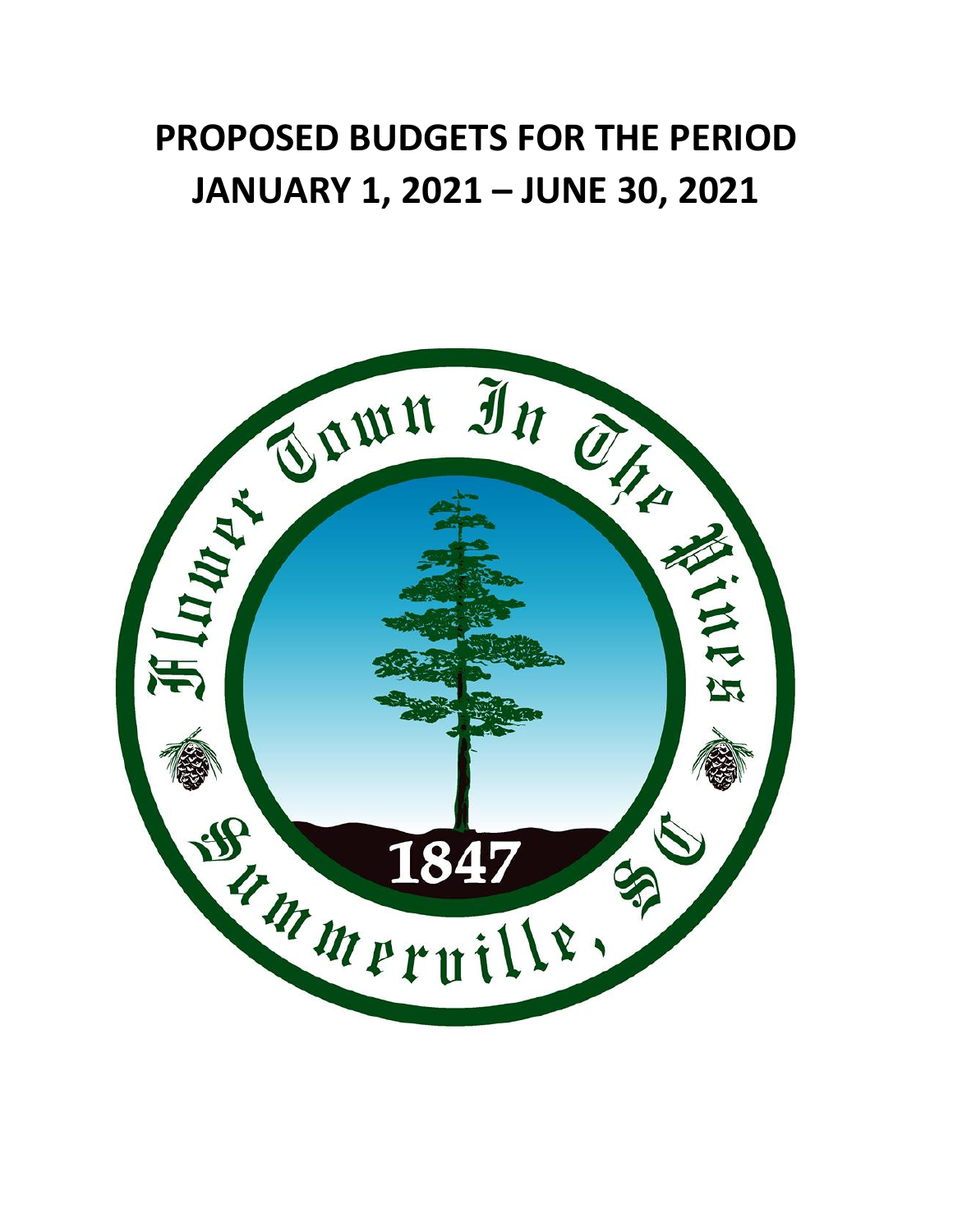## **TOWN OF SUMMERVILLE PROJECTED REVENUES FY ENDING JUNE 30, 2021**

| <b>ACCOUNT</b>    | <b>DESCRIPTION</b>                  | 2021       |
|-------------------|-------------------------------------|------------|
| 100-4-0000-10-101 | PRIOR YEARS TAXES                   | 190,000    |
| 100-4-0000-10-102 | <b>REAL PROPERTY TAXES</b>          | 12,907,462 |
| 100-4-0000-10-103 | <b>VEHICLE PROPERTY TAXES</b>       | 675,000    |
| 100-4-0000-10-104 | <b>HOMESTEAD TAXES</b>              | 375,000    |
| 100-4-0000-10-106 | HEAVY EQUIP RENTAL TAX              | 85,000     |
| 100-4-0000-20-202 | <b>CABLE TV FRANCHISE FEES</b>      | 135,000    |
| 100-4-0000-20-203 | ELECTRIC & GAS FRANCHISE            | 1,650,000  |
| 100-4-0000-20-210 | <b>BUSINESS LICENSES</b>            | 3,944,277  |
| 100-4-0000-20-211 | <b>BUSINESS LICENSES PENALTIES</b>  | 35,000     |
| 100-4-0000-20-212 | <b>BUSINESS LICENSE - INSURANCE</b> | 5,007,185  |
| 100-4-0000-20-214 | <b>TELEPHONE LICENSES/FEES</b>      | 120,000    |
| 100-4-0000-20-216 | <b>BUILDING PERMITS</b>             | 520,000    |
| 100-4-0000-20-217 | <b>RE-INSPECT FEES</b>              | 2,500      |
| 100-4-0000-20-218 | <b>PLANNING FEES</b>                | 12,500     |
| 100-4-0000-20-220 | TREE PERMIT/PENALTY                 | 3,500      |
| 100-4-0000-20-221 | STORMWATER PLAN REVIEW FEES         | 12,500     |
| 100-4-0000-25-252 | <b>MUNICIPAL COURT FINES</b>        | 125,000    |
| 100-4-0000-30-301 | <b>LOC OPT SALES TAX-CHAS</b>       | 85,000     |
| 100-4-0000-30-302 | <b>LOC OPT SALES TAX-BERK</b>       | 740,000    |
| 100-4-0000-30-311 | <b>INVENTORY TAXES</b>              | 39,300     |
| 100-4-0000-30-313 | <b>MANUFACTURER'S TAX EXEM</b>      | 11,051     |
| 100-4-0000-30-321 | <b>AID TO SUBDIVISIONS</b>          | 514,400    |
| 100-4-0000-30-325 | <b>BEVERAGE LICENSES</b>            | 80,000     |
| 100-4-0000-35-326 | SPECIAL EVENTS MISC INCOME          | 1,500      |
| 100-4-0000-35-351 | <b>INTEREST INCOME</b>              | 65,000     |
| 100-4-0000-35-352 | <b>SALE OF ASSETS</b>               | 50,000     |
| 100-4-0000-35-353 | PARKS & PLAYGROUNDS FEE             | 28,750     |
| 100-4-0000-35-355 | SCHOOL DIST 2 REIMBURSE (SRO)       | 780,000    |
| 100-4-0000-35-358 | VENDING COMMISSIONS-GAHAGAN         | 4,500      |
| 100-4-0000-35-359 | FED DRUG TASK FORCE OT              |            |
| 100-4-0000-35-360 | <b>MISCELLANEOUS INCOME</b>         | 60,000     |
| 100-4-0000-35-362 | PROPERTY RENTAL FEES                | 65,000     |
| 100-4-0000-35-363 | <b>CELLULAR TOWER RENTAL</b>        | 50,000     |
| 100-4-0000-35-364 | <b>REPORT FEES</b>                  | 12,500     |
| 100-4-0000-35-365 | <b>ADMINISTRATIVE FEE</b>           | 1,500      |
| 100-4-0000-35-366 | <b>FALSE ALARM FEES</b>             | 12,500     |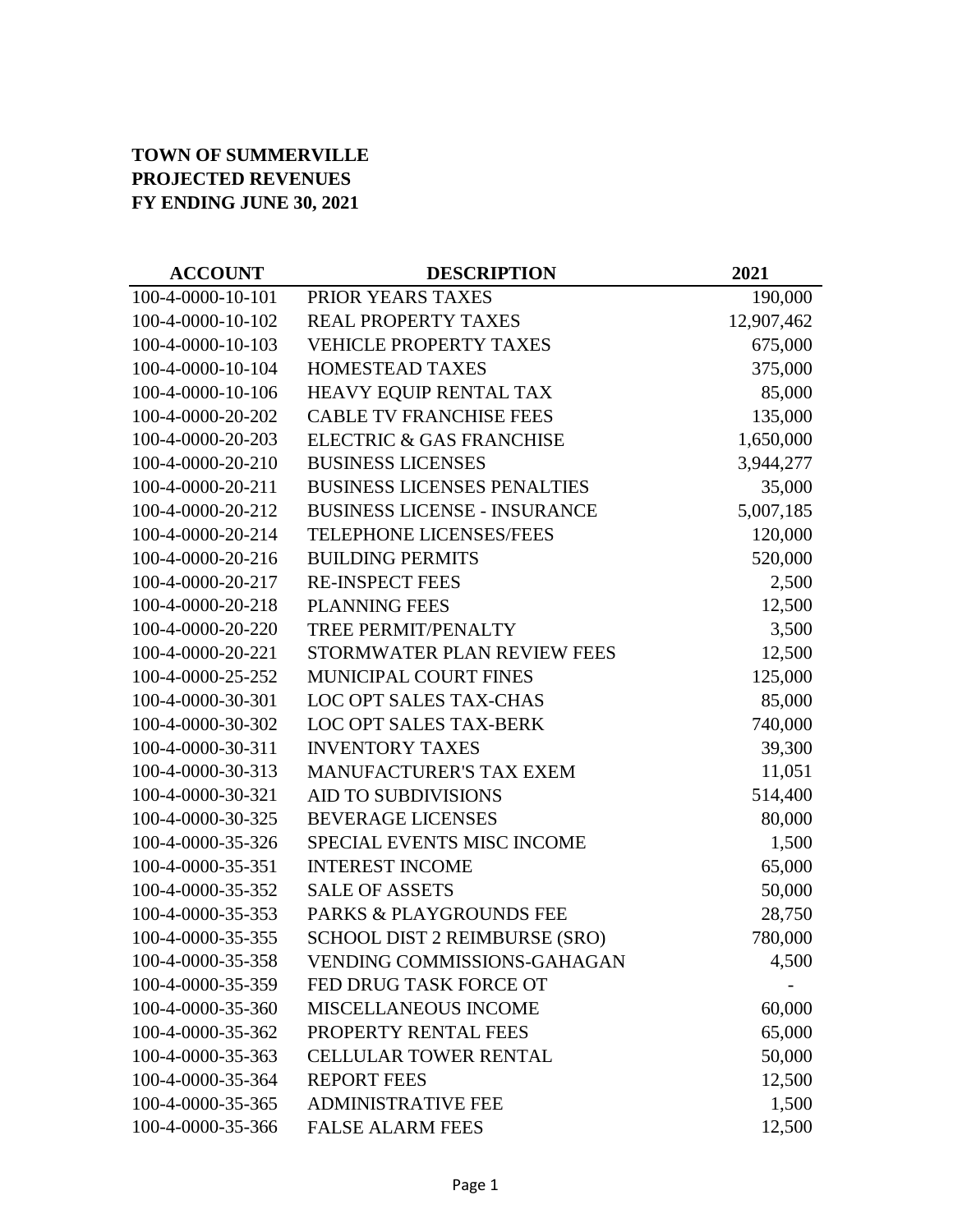| 100-4-0000-35-370 | <b>GAHAGAN FIELD/CONCESSION RENTAL</b> | 5,500      |
|-------------------|----------------------------------------|------------|
| 100-4-0000-35-371 | <b>REGULAR LEAGUE FEES</b>             | 38,500     |
| 100-4-0000-35-372 | <b>TOURNAMENT FEES</b>                 |            |
| 100-4-0000-35-374 | <b>GAHAGAN GATE FEES</b>               | 3,000      |
| 100-4-0000-35-375 | MISCELLANEOUS REV-REC DEPT             | 35,000     |
| 100-4-0000-35-380 | TENNIS COMPLEX REVENUE                 | 15,000     |
| 100-4-0000-40-406 | TRANSFER FROM HOSP./LOC ACC TAX        | 813,215    |
| 100-4-0000-40-408 | <b>TRANSFER FROM FUND BALANCE</b>      |            |
| 100-4-0000-40-409 | <b>TRANSFER FROM STATE ACCOM</b>       | 34,984     |
|                   |                                        | 29,346,124 |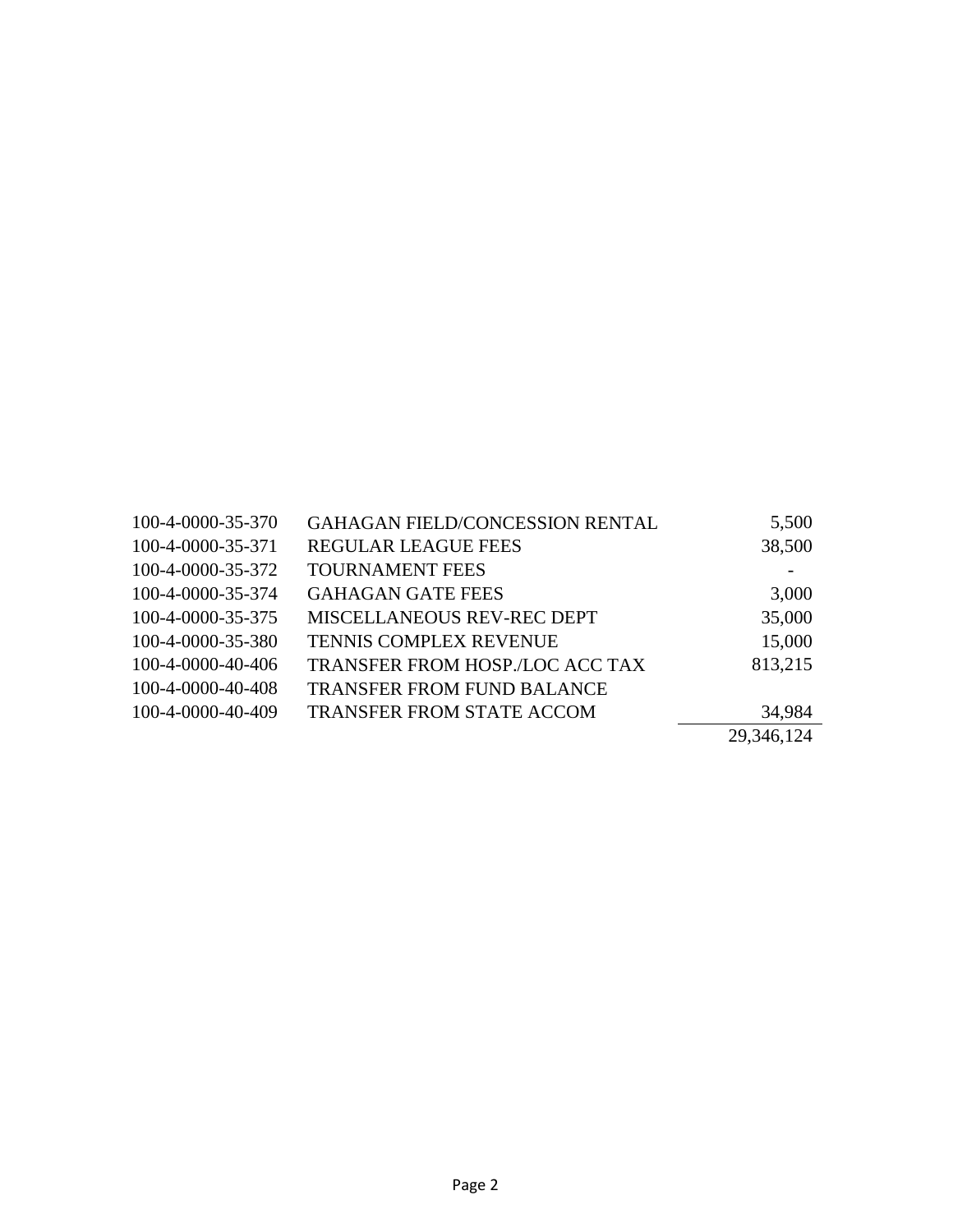| <b>TOWN OF SUMMERVILLE</b> |                                              |         |
|----------------------------|----------------------------------------------|---------|
|                            | <b>GENERAL FUND DEPARTMENTAL BUDGETS</b>     |         |
|                            | PERIOD JANUARY 1, 2021 THROUGH JUNE 30, 2021 |         |
|                            |                                              |         |
|                            |                                              |         |
|                            | <b>MUNICIPAL COURT</b>                       |         |
| 5-4121-10-101              | <b>SALARIES &amp; WAGES</b>                  | 217,182 |
| 5-4121-10-109              | <b>FICA TAXES</b>                            | 16,614  |
| 5-4121-10-111              | RETIREMENT CONTRIB - RE                      | 34,879  |
| 5-4121-10-121              | <b>HEALTH INSURANCE</b>                      | 50,719  |
| 5-4121-10-122              | <b>LIFE INSURANCE</b>                        | 528     |
| 5-4121-10-123              | <b>WORKERS' COMPENSATION</b>                 | 652     |
| 5-4121-20-202              | PROFESSIONAL FEES                            | 500     |
| 5-4121-20-204              | <b>CONTRACTUAL SERVICES</b>                  | 18,720  |
| 5-4121-25-256              | <b>MAINTENANCE AGREEMENTS</b>                | 1,750   |
| 5-4121-35-351              | <b>COMMUNICATIONS</b>                        | 800     |
| 5-4121-38-381              | PRINTING & BINDING                           | 175     |
| 5-4121-38-382              | <b>BOOKS/PERIODICALS/SUBSC</b>               | 250     |
| 5-4121-38-383              | <b>DUES &amp; MEMBERSHIPS</b>                | 500     |
| 5-4121-40-401              | MEETINGS/CONF/TRAINING                       | 6,500   |
| 5-4121-42-421              | <b>OTHER OPERATING EXPENSE</b>               | 1,000   |
| 5-4121-45-451              | <b>OFFICE SUPPLIES</b>                       | 3,750   |
| 5-4121-45-452              | <b>OTHER SUPPLIES</b>                        | 500     |
| 5-4121-50-501              | MISCELLANEOUS EXPENSE                        | 250     |
| 5-4121-50-901              | NON-CAPITAL EQUIPMENT                        | 1,500   |
| 5-4121-60-601              | IT-COMPUTER HARDWARE/SO                      | 6,528   |
|                            | <b>TOTAL</b>                                 | 363,297 |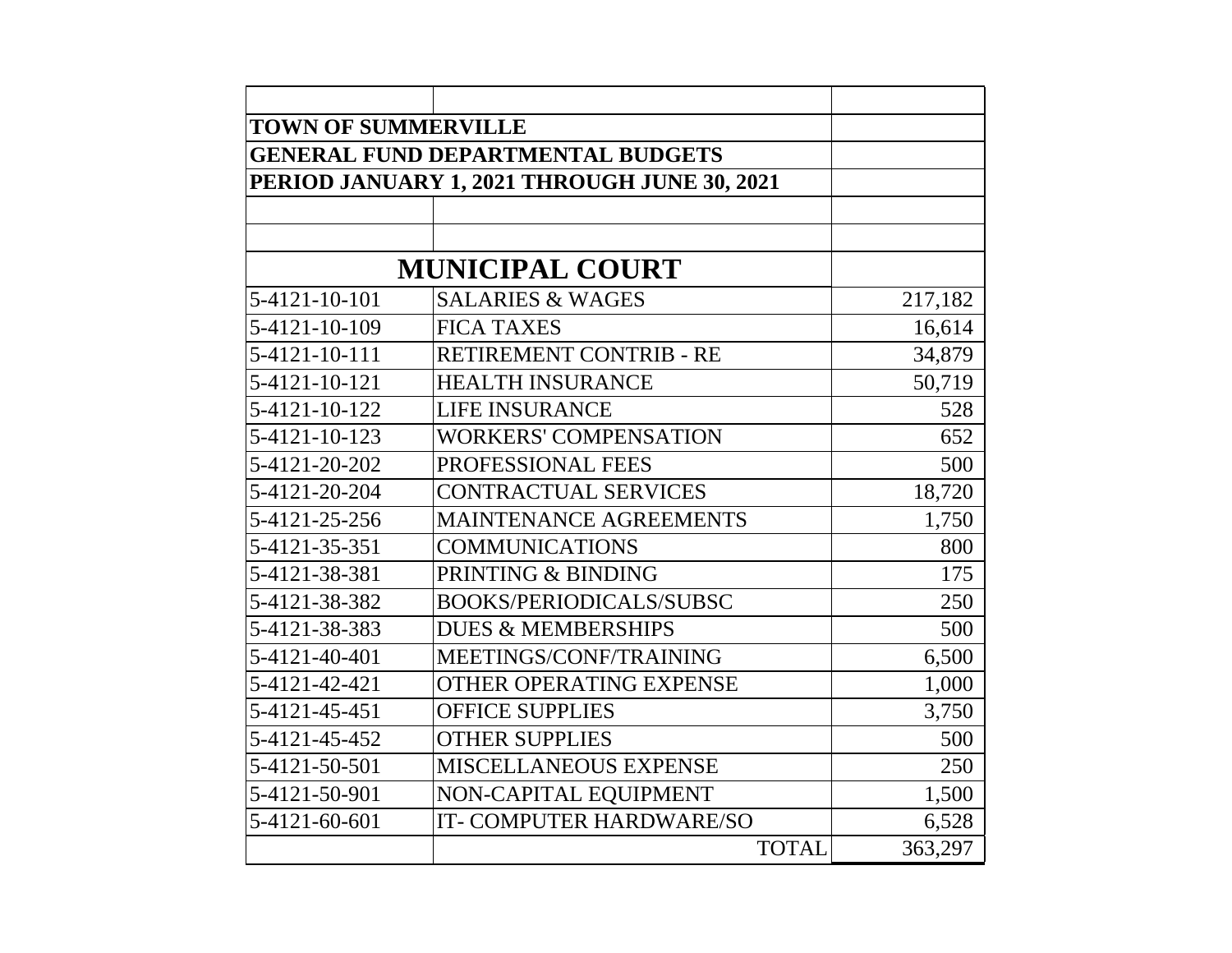|               | <b>FINANCE</b>                |         |
|---------------|-------------------------------|---------|
| 5-4150-10-101 | <b>SALARIES</b>               | 202,509 |
| 5-4150-10-109 | <b>FICA TAX</b>               | 15,492  |
| 5-4150-10-111 | RETIREMENT CONTRIB - RE       | 32,523  |
| 5-4150-10-121 | <b>HEALTH INSURANCE</b>       | 29,329  |
| 5-4150-10-122 | <b>LIFE INSURANCE</b>         | 336     |
| 5-4150-10-123 | <b>WORKER'S COMPENSATION</b>  | 615     |
| 5-4150-20-203 | <b>AUDIT FEES</b>             | 35,000  |
| 5-4150-20-205 | <b>GO BOND EXPENSE</b>        | 1,775   |
| 5-4150-35-351 | <b>COMMUNICATIONS</b>         | 575     |
| 5-4150-38-383 | <b>DUES &amp; MEMBERSHIPS</b> | 250     |
| 5-4150-40-401 | MEETINGS/CONF/TRAINING        | 3,000   |
| 5-4150-40-402 | <b>TRAVEL</b>                 | 500     |
| 5-4150-40-406 | <b>TRAINING</b>               | 1,000   |
| 5-4150-42-421 | OTHER OPERATING EXPENSE       | 1,000   |
| 5-4150-45-451 | <b>OFFICE SUPPLIES</b>        | 2,000   |
|               | TOTAL                         | 325,904 |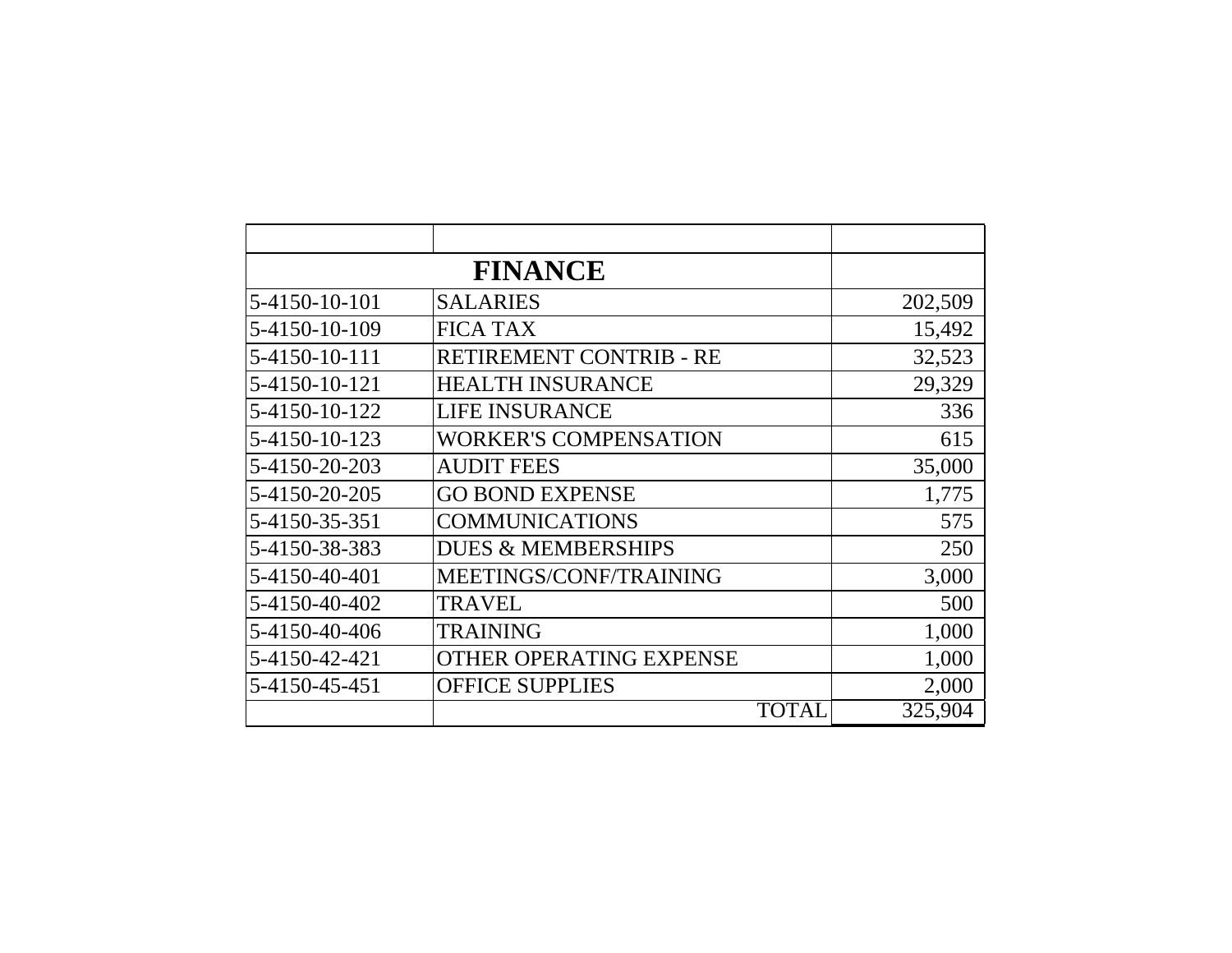|               | <b>ADMINISTRATION</b>            |         |
|---------------|----------------------------------|---------|
| 5-4151-10-101 | <b>SALARIES &amp; WAGES</b>      | 593,067 |
| 5-4151-10-109 | <b>FICA TAXES</b>                | 45,370  |
| 5-4151-10-111 | RETIREMENT CONTRIB - RE          | 95,795  |
| 5-4151-10-121 | <b>HEALTH INSURANCE</b>          | 87,293  |
| 5-4151-10-122 | <b>LIFE INSURANCE</b>            | 1,056   |
| 5-4151-10-123 | <b>WORKERS' COMPENSATION</b>     | 9,869   |
| 5-4151-20-201 | <b>LEGAL FEES</b>                | 8,000   |
| 5-4151-20-202 | PROFESSIONAL FEES                | 34,200  |
| 5-4151-20-204 | <b>CONTRACTUAL SERVICES</b>      | 29,000  |
| 5-4151-25-251 | <b>REPAIRS &amp; MAINTENANCE</b> | 250     |
| 5-4151-25-256 | <b>MAINTENANCE AGREEMENTS</b>    | 12,000  |
| 5-4151-30-301 | <b>VEHICLE REPAIRS</b>           | 1,250   |
| 5-4151-30-302 | <b>GASOLINE AND OIL</b>          | 1,250   |
| 5-4151-32-323 | UNEMPLOYMENT/INS. CLAIMS         | 2,500   |
| 5-4151-35-351 | <b>COMMUNICATIONS</b>            | 8,500   |
| 5-4151-38-381 | PRINTING & BINDING/ADVER         | 12,000  |
| 5-4151-38-382 | <b>BOOKS/PERIODICALS/SUBSC</b>   | 8,140   |
| 5-4151-38-383 | <b>DUES &amp; MEMBERSHIPS</b>    | 14,765  |
| 5-4151-40-401 | MEETINGS/CONF/TRAINING           | 23,850  |
| 5-4151-40-402 | <b>TRAVEL</b>                    | 2,500   |
| 5-4151-40-406 | <b>TRAINING</b>                  | 3,000   |
| 5-4151-42-421 | OTHER OPERATING EXPENSE          | 2,000   |
| 5-4151-42-422 | <b>UNIFORMS &amp; CLOTHING</b>   | 3,000   |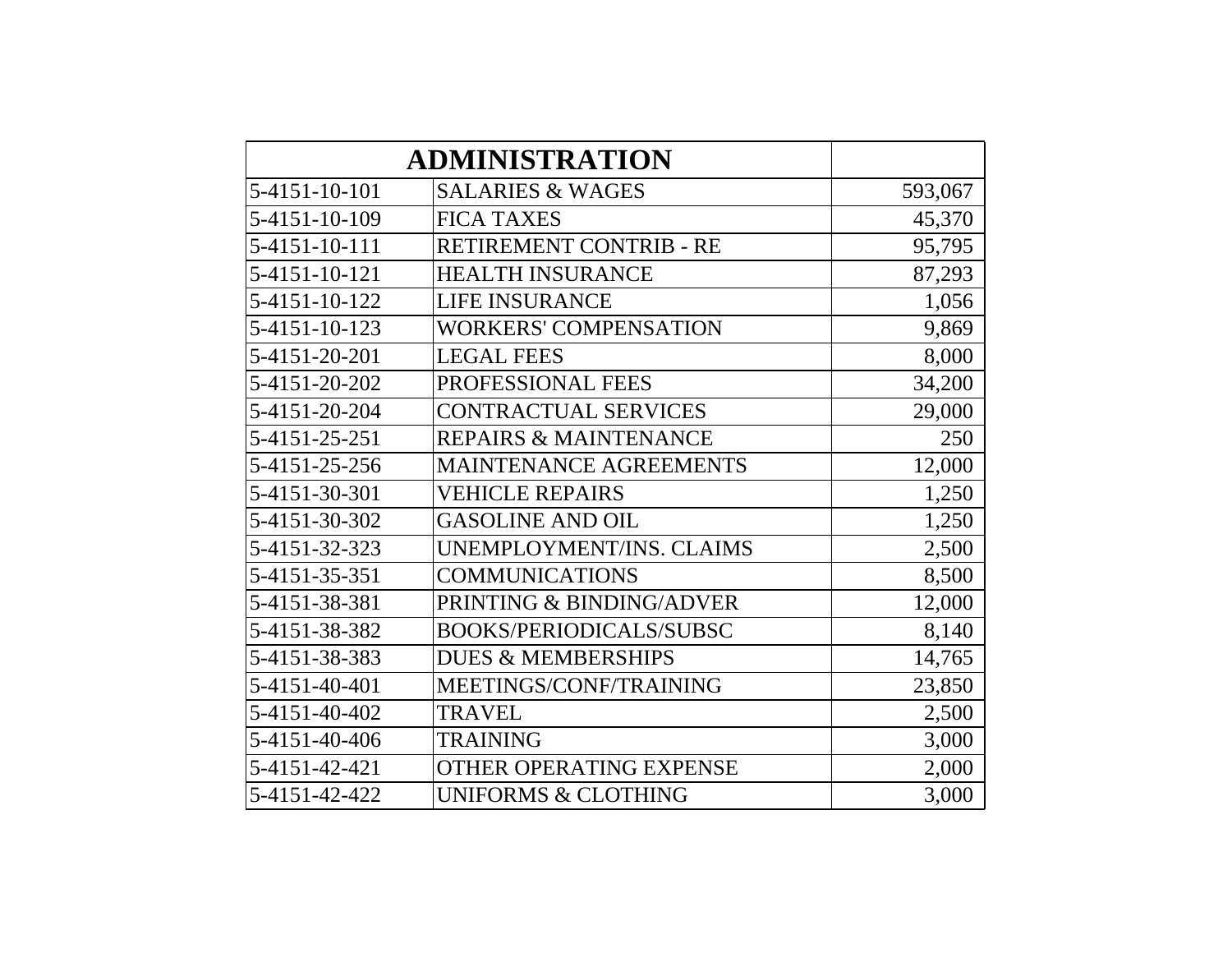| 5-4151-42-431 | <b>RENTS &amp; LEASES</b>       | 800       |
|---------------|---------------------------------|-----------|
| 5-4151-42-442 | <b>EMPLOYEE PHYSICAL EXAMS</b>  | 10,000    |
| 5-4151-42-443 | <b>EMPLOYEE PHYSICAL/DRUG T</b> | 10,000    |
| 5-4151-42-445 | <b>WORKERS' COMP DEDUCTIBLE</b> | 500       |
| 5-4151-45-451 | <b>OFFICE SUPPLIES</b>          | 6,045     |
| 5-4151-45-452 | <b>OTHER SUPPLIES</b>           | 5,000     |
| 5-4151-45-453 | <b>POSTAGE</b>                  | 7,000     |
| 5-4151-50-517 | <b>SAFETY / WELLNESS PROGRA</b> | 12,000    |
| 5-4151-50-901 | NON-CAPITAL EQUIPMENT           | 1,500     |
| 5-4151-60-601 | IT - COMPUTER HARDWARE/S        | 57,000    |
| 5-4151-60-602 | IT - PROFESSIONAL SERVIC        | 2,200     |
| 5-4151-60-606 | IT - Training/Mtgs/Membe        | 4,000     |
| 5-4151-60-652 | IT - COMPUTER MAINTENANC        | 23,500    |
| 5-4151-60-656 | IT - MAINT/ SUPPORT AGRE        | 67,500    |
|               | <b>TOTAL</b>                    | 1,205,700 |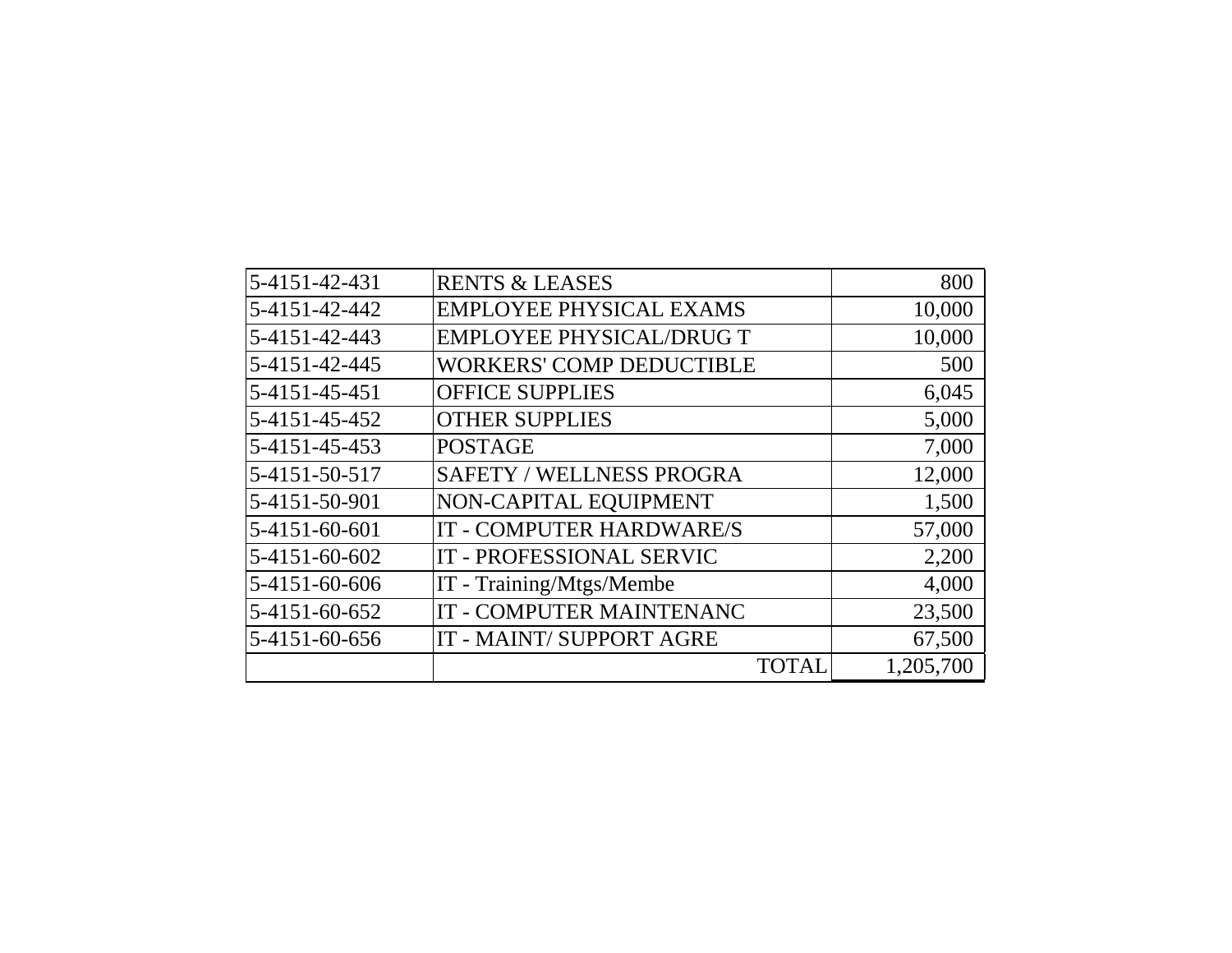|               | <b>PLANNING</b>                |         |
|---------------|--------------------------------|---------|
| 5-4152-10-101 | <b>SALARIES &amp; WAGES</b>    | 147,598 |
| 5-4152-10-109 | <b>FICA TAXES</b>              | 11,291  |
| 5-4152-10-111 | RETIREMENT CONTRIB - RE        | 23,704  |
| 5-4152-10-121 | <b>HEALTH INSURANCE</b>        | 19,852  |
| 5-4152-10-122 | <b>LIFE INSURANCE</b>          | 240     |
| 5-4152-10-123 | <b>WORKERS' COMPENSATION</b>   | 2,109   |
| 5-4152-20-202 | PROFESSIONAL FEES              | 30,000  |
| 5-4152-30-301 | <b>VEHICLE REPAIRS</b>         | 100     |
| 5-4152-30-302 | <b>GASOLINE AND OIL</b>        | 600     |
| 5-4152-35-352 | <b>CELLULAR PHONE/BEEPERS</b>  | 1,750   |
| 5-4152-38-381 | PRINTING & BINDING/ADVER       | 2,500   |
| 5-4152-38-383 | <b>DUES &amp; MEMBERSHIPS</b>  | 1,000   |
| 5-4152-40-401 | MEETINGS/CONF/TRAINING         | 2,500   |
| 5-4152-40-405 | <b>VEHICLE MILEAGE REIMBUR</b> | 100     |
| 5-4152-42-421 | <b>OTHER OPERATING EXPENSE</b> | 100     |
| 5-4152-42-422 | <b>UNIFORMS &amp; CLOTHING</b> | 100     |
| 5-4152-45-451 | <b>OFFICE SUPPLIES</b>         | 750     |
| 5-4152-50-501 | <b>MISCELLANEOUS EXPENSE</b>   | 125     |
| 5-4152-50-512 | PLANNING COMMISSION            | 1,250   |
| 5-4152-60-601 | IT - COMPUTER HARDWARE/S       | 8,000   |
|               | <b>TOTAL</b>                   | 253,669 |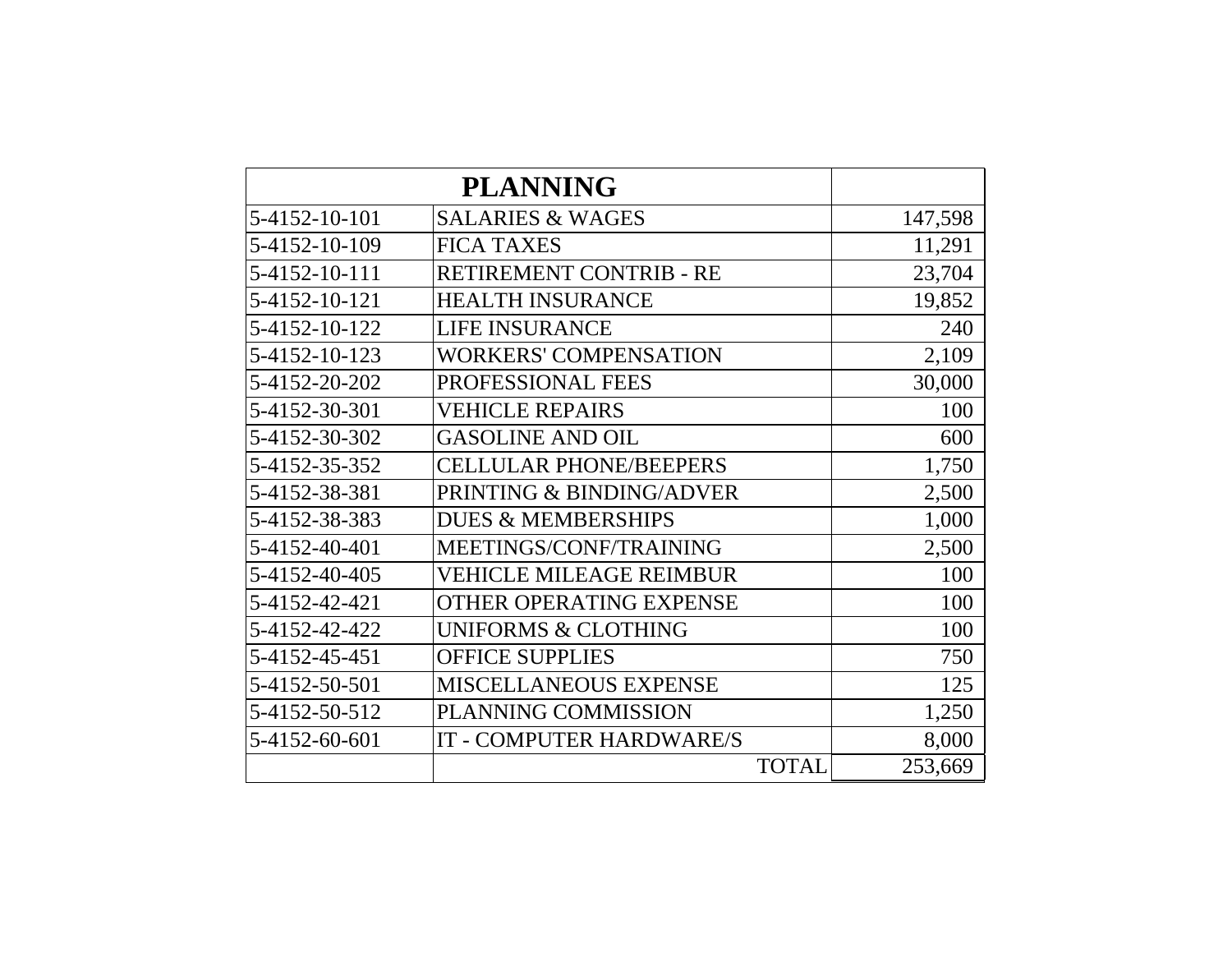|               | <b>BUILDING/CODES</b>           |         |
|---------------|---------------------------------|---------|
| 5-4153-10-101 | <b>SALARIES &amp; WAGES</b>     | 293,617 |
| 5-4153-10-109 | <b>FICA TAXES</b>               | 22,464  |
| 5-4153-10-111 | RETIREMENT CONTRIB-REG          | 47,159  |
| 5-4153-10-121 | <b>HEALTH INSURANCE</b>         | 43,654  |
| 5-4153-10-122 | <b>LIFE INSURANCE</b>           | 528     |
| 5-4153-10-123 | <b>WORKERS' COMPENSATION</b>    | 4,231   |
| 5-4153-30-301 | <b>VEHICLE REPAIRS</b>          | 1,500   |
| 5-4153-30-302 | <b>GASOLINE AND OIL</b>         | 4,000   |
| 5-4153-35-352 | <b>CELL PHONES/ BEEPERS</b>     | 6,034   |
| 5-4153-38-381 | PRINTING & BINDING/ADVER        | 500     |
| 5-4153-38-382 | <b>BOOKS/PERIODICALS/SUBSCR</b> | 1,155   |
| 5-4153-38-383 | <b>DUES &amp; MEMBERSHIPS</b>   | 400     |
| 5-4153-40-401 | MEETINGS/CONF/TRAINING          | 3,500   |
| 5-4153-42-422 | <b>UNIFORMS &amp; CLOTHING</b>  | 1,250   |
| 5-4153-45-451 | <b>OFFICE SUPPLIES</b>          | 1,135   |
| 5-4153-50-501 | MISCELLANEOUS EXPENSE           | 633     |
| 5-4153-60-601 | IT - COMPUTER HARDWARE/S        | 3,100   |
|               | <b>TOTAL</b>                    | 434,860 |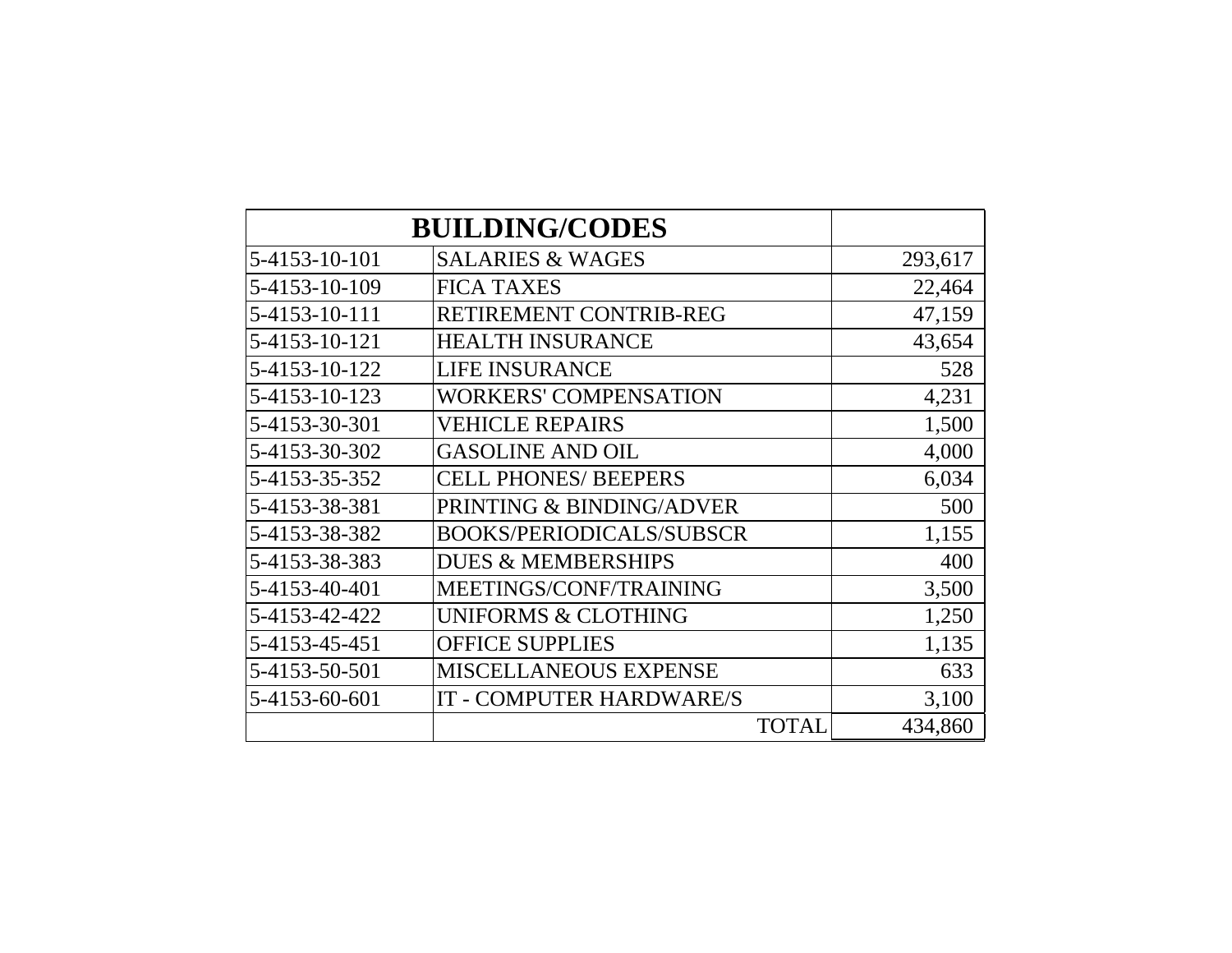|               | <b>TOWN ENGINEER</b>           |         |
|---------------|--------------------------------|---------|
| 5-4157-10-101 | <b>SALARIES &amp; WAGES</b>    | 274,011 |
| 5-4157-10-109 | <b>FICA TAXES</b>              | 20,962  |
| 5-4157-10-111 | RETIREMENT CONTRIB - RE        | 44,006  |
| 5-4157-10-121 | <b>HEALTH INSURANCE</b>        | 30,011  |
| 5-4157-10-122 | <b>LIFE INSURANCE</b>          | 336     |
| 5-4157-10-123 | <b>WORKERS' COMPENSATION</b>   | 5,318   |
| 5-4157-20-202 | PROFESSIONAL FEES              | 9,300   |
| 5-4157-25-256 | <b>MAINTENANCE AGREEMENTS</b>  | 300     |
| 5-4157-30-301 | <b>VEHICLE REPAIRS</b>         | 1,000   |
| 5-4157-30-302 | <b>GASOLINE AND OIL</b>        | 1,100   |
| 5-4157-35-351 | <b>COMMUNICATIONS</b>          | 5,000   |
| 5-4157-38-381 | PRINTING & BINDING/ADVER       | 200     |
| 5-4157-38-382 | <b>BOOKS/PERIODICALS/SUBSC</b> | 200     |
| 5-4157-38-383 | <b>DUES &amp; MEMBERSHIPS</b>  | 1,800   |
| 5-4157-40-401 | MEETINGS/CONF/TRAINING         | 1,500   |
| 5-4157-40-402 | <b>TRAVEL</b>                  | 2,000   |
| 5-4157-42-421 | <b>OTHER OPERATING EXPENSE</b> | 1,000   |
| 5-4157-42-422 | <b>UNIFORMS &amp; CLOTHING</b> | 300     |
| 5-4157-45-451 | <b>OFFICE SUPPLIES</b>         | 250     |
| 5-4157-45-453 | <b>POSTAGE</b>                 | 50      |
| 5-4157-50-901 | NON-CAPITAL EQUIPMENT          | 800     |
| 5-4157-60-601 | IT - COMPUTER HARDWAR/SO       | 10,000  |
|               | <b>TOTAL</b>                   | 409,444 |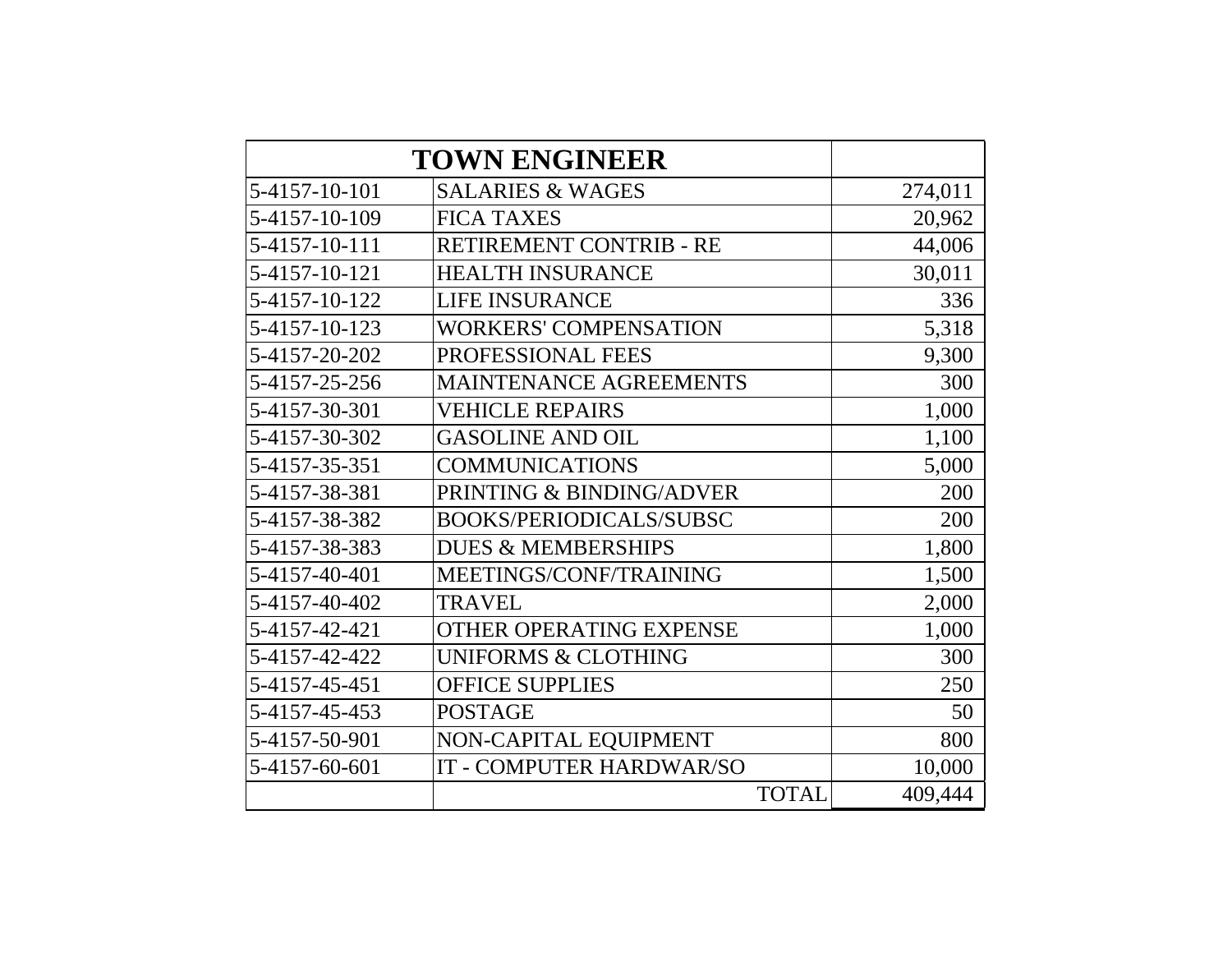|               | <b>POLICE DEPT</b>               |           |
|---------------|----------------------------------|-----------|
| 5-4211-10-101 | <b>SALARIES &amp; WAGES</b>      | 3,129,573 |
| 5-4211-10-102 | <b>OVERTIME</b>                  | 50,000    |
| 5-4211-10-103 | <b>OVERTIME - FED DRUG TAS</b>   | 1,600     |
| 5-4211-10-109 | <b>FICA TAXES</b>                | 243,237   |
| 5-4211-10-111 | RETIREMENT CONTRIB - RE          | 20,006    |
| 5-4211-10-112 | RETIREMENT CONTRIB - PO          | 572,508   |
| 5-4211-10-121 | <b>HEALTH INSURANCE</b>          | 563,547   |
| 5-4211-10-122 | <b>LIFE INSURANCE</b>            | 6,000     |
| 5-4211-10-123 | <b>WORKERS' COMPENSATION</b>     | 230,530   |
| 5-4211-20-202 | PROFESSIONAL FEES                | 10,000    |
| 5-4211-20-204 | <b>CONTRACTUAL SERVICES</b>      | 2,000     |
| 5-4211-25-251 | <b>REPAIRS &amp; MAINTENANCE</b> | 4,061     |
| 5-4211-25-256 | <b>MAINTENANCE AGREEMENTS</b>    | 55,000    |
| 5-4211-30-301 | <b>VEHICLE REPAIRS</b>           | 80,000    |
| 5-4211-30-302 | <b>GASOLINE AND OIL</b>          | 110,000   |
| 5-4211-30-303 | <b>TOWING EXPENSE</b>            | 2,600     |
| 5-4211-35-351 | <b>COMMUNICATIONS</b>            | 2,500     |
| 5-4211-35-352 | <b>CELLULAR PHONES</b>           | 11,000    |
| 5-4211-35-354 | <b>INTERNET/ CABLE</b>           | 2,500     |
| 5-4211-38-381 | PRINTING & BINDING/ADVER         | 2,500     |
| 5-4211-38-382 | <b>BOOKS/PERIODICALS/SUBSC</b>   | 500       |
| 5-4211-38-383 | <b>DUES &amp; MEMBERSHIPS</b>    | 3,000     |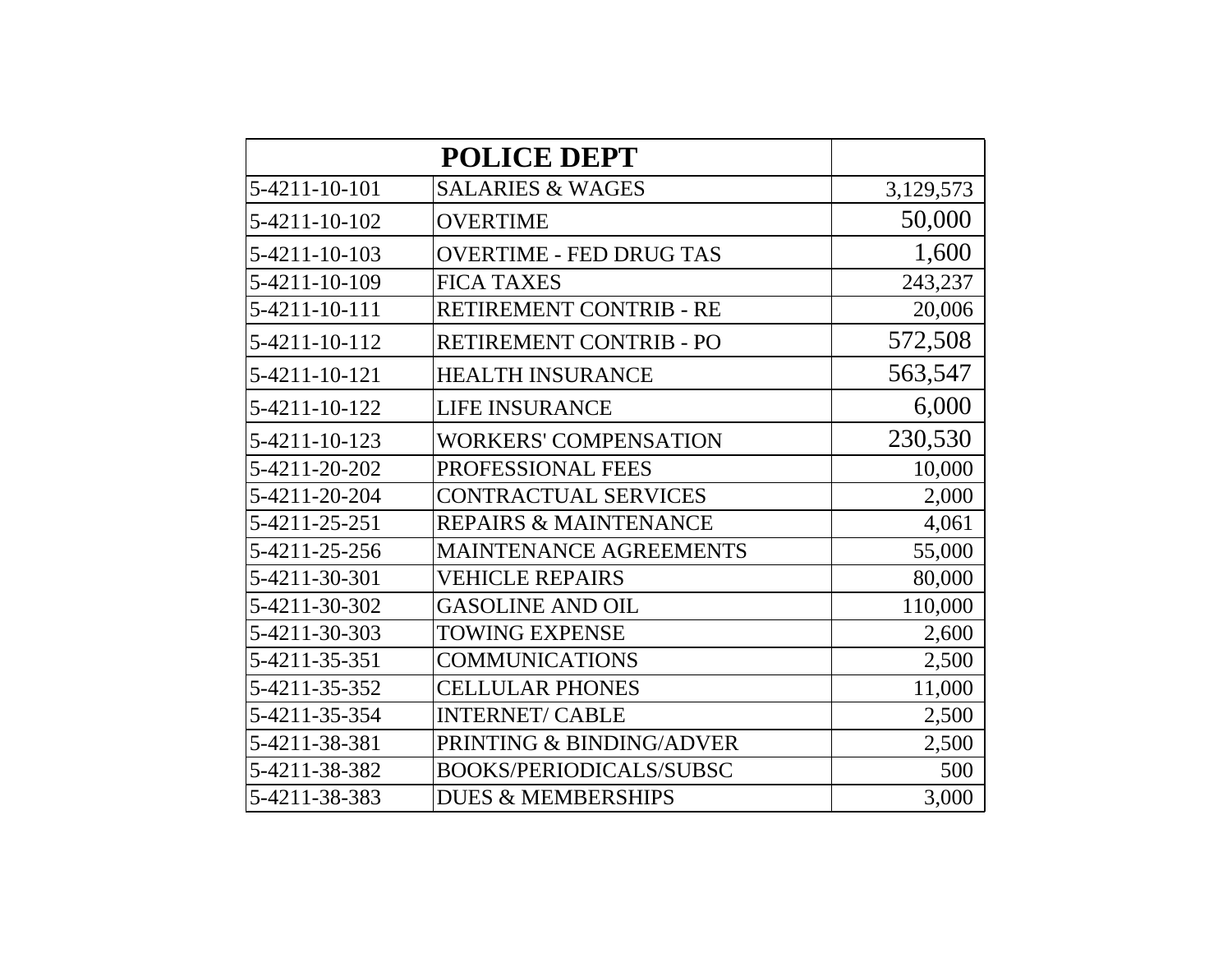| 5-4211-40-401 | MEETINGS/CONF/TRAINING          | 750       |
|---------------|---------------------------------|-----------|
| 5-4211-40-406 | <b>TRAINING</b>                 | 20,000    |
| 5-4211-42-421 | <b>OTHER OPERATING EXPENSE</b>  | 20,000    |
| 5-4211-42-422 | <b>UNIFORMS &amp; CLOTHING</b>  | 57,000    |
| 5-4211-42-423 | K-9 EXPENSES                    | 2,500     |
| 5-4211-42-424 | <b>CADET POST</b>               | 1,500     |
| 5-4211-42-425 | <b>CRIME PREVENTION EXPENS</b>  | 1,400     |
| 5-4211-42-426 | <b>CRIMINAL INVESTIGATIONS</b>  | 2,800     |
| 5-4211-42-427 | PRISONER EXPENSE                | 800       |
| 5-4211-42-443 | <b>EMPLOYEE DRUG TEST/HIRI</b>  | 1,250     |
| 5-4211-42-445 | <b>WORKER'S COMP DEDUCTIBLE</b> | 7,000     |
| 5-4211-45-451 | <b>OFFICE SUPPLIES</b>          | 5,000     |
| 5-4211-45-453 | POSTAGE                         | 280       |
| 5-4211-50-501 | MISCELLANEOUS EXPENSE           | 1,200     |
| 5-4211-50-503 | <b>FOOD EXPENSES</b>            | 3,200     |
| 5-4211-50-505 | PISTOL TEAM EXPENSES            | 500       |
| 5-4211-50-901 | NON-CAPITAL EQUIPMENT           | 75,000    |
| 5-4211-50-903 | FIREARMS/WEAPONS/AMMO           | 6,000     |
| 5-4211-60-601 | IT - COMPUTER HARDWARE/S        | 7,000     |
|               | <b>TOTAL</b>                    | 5,315,842 |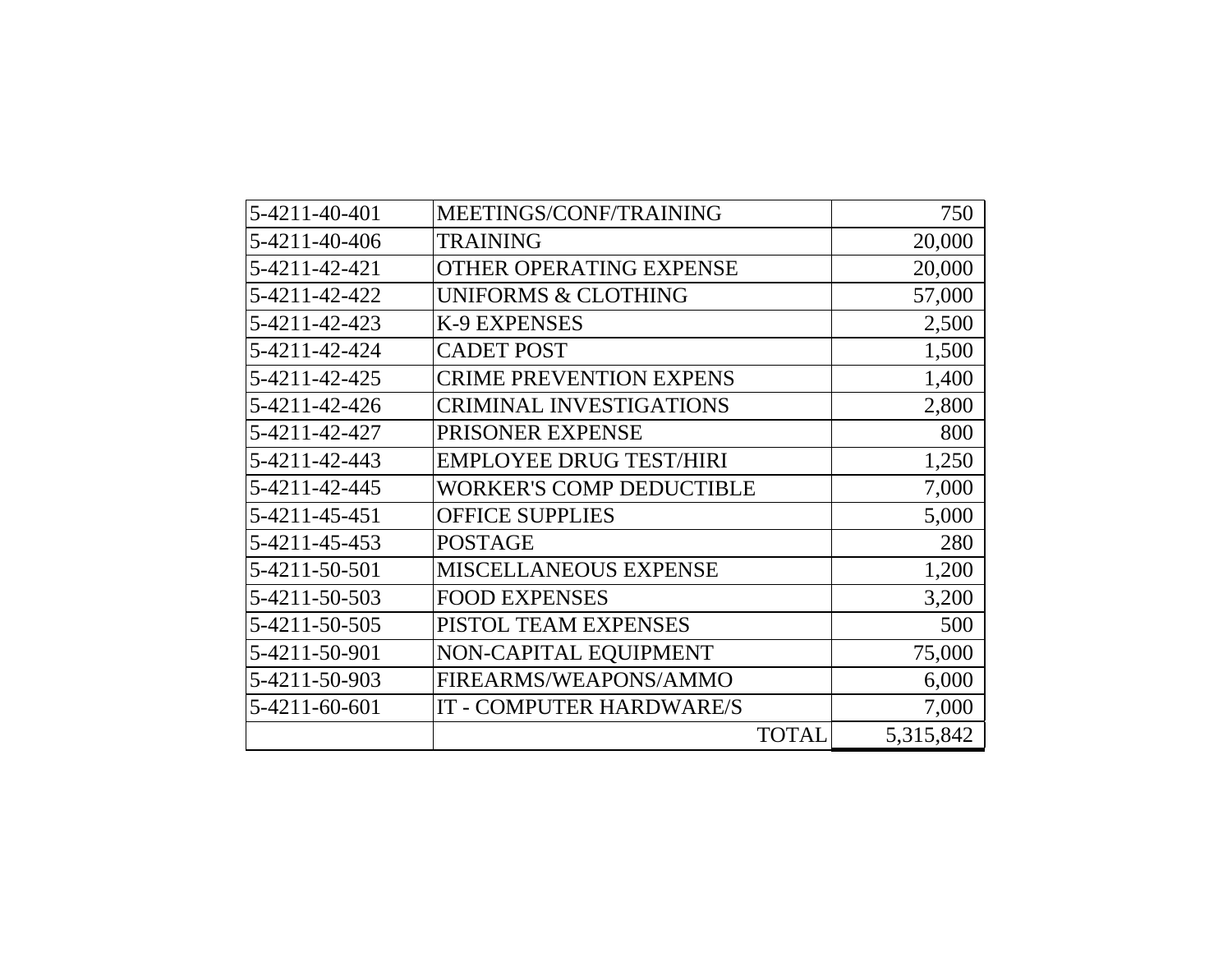|               | <b>FIRE DEPT</b>                 |           |
|---------------|----------------------------------|-----------|
| 5-4221-10-101 | <b>SALARIES &amp; WAGES</b>      | 2,494,376 |
| 5-4221-10-102 | <b>OVERTIME</b>                  | 125,000   |
| 5-4221-10-109 | <b>FICA TAXES</b>                | 200,382   |
| 5-4221-10-111 | RETIREMENT CONTRIB - RE          | 3,485     |
| 5-4221-10-112 | RETIREMENT CONTRIB - PO          | 486,805   |
| 5-4221-10-121 | <b>HEALTH INSURANCE</b>          | 560,497   |
| 5-4221-10-122 | <b>LIFE INSURANCE</b>            | 5,184     |
| 5-4221-10-123 | <b>WORKERS' COMPENSATION</b>     | 144,193   |
| 5-4221-25-251 | <b>REPAIRS &amp; MAINTENANCE</b> | 17,000    |
| 5-4221-25-255 | <b>FIRE TRAINING FACILITY</b>    | 5,000     |
| 5-4221-25-256 | <b>MAINTENANCE AGREEMENTS</b>    | 17,000    |
| 5-4221-30-301 | <b>VEHICLE REPAIRS</b>           | 65,000    |
| 5-4221-30-302 | <b>GASOLINE AND OIL</b>          | 35,000    |
| 5-4221-35-351 | <b>COMMUNICATIONS</b>            | 10,000    |
| 5-4221-35-352 | <b>CELLULAR PHONE</b>            | 7,000     |
| 5-4221-35-354 | <b>INTERNET / CABLE</b>          | 12,000    |
| 5-4221-38-382 | <b>BOOKS/PERIODICALS/SUBSC</b>   | 2,000     |
| 5-4221-38-383 | <b>DUES &amp; MEMBERSHIPS</b>    | 3,500     |
| 5-4221-40-401 | MEETINGS/CONF/TRAINING           | 4,000     |
| 5-4221-40-406 | <b>TRAINING</b>                  | 45,000    |
| 5-4221-42-421 | OTHER OPERATING EXPENSE          | 30,000    |
| 5-4221-42-422 | <b>UNIFORMS &amp; CLOTHING</b>   | 31,000    |
| 5-4221-42-424 | FIRE PREVENTION EXPENSE          | 2,000     |
| 5-4221-42-445 | <b>WORKER'S COMP DEDUCTIBLE</b>  | 5,000     |
| 5-4221-45-451 | <b>OFFICE SUPPLIES</b>           | 2,800     |
| 5-4221-45-453 | <b>POSTAGE</b>                   | 1,000     |
| 5-4221-45-455 | <b>FIREFIGHTING SUPPLIES</b>     | 25,000    |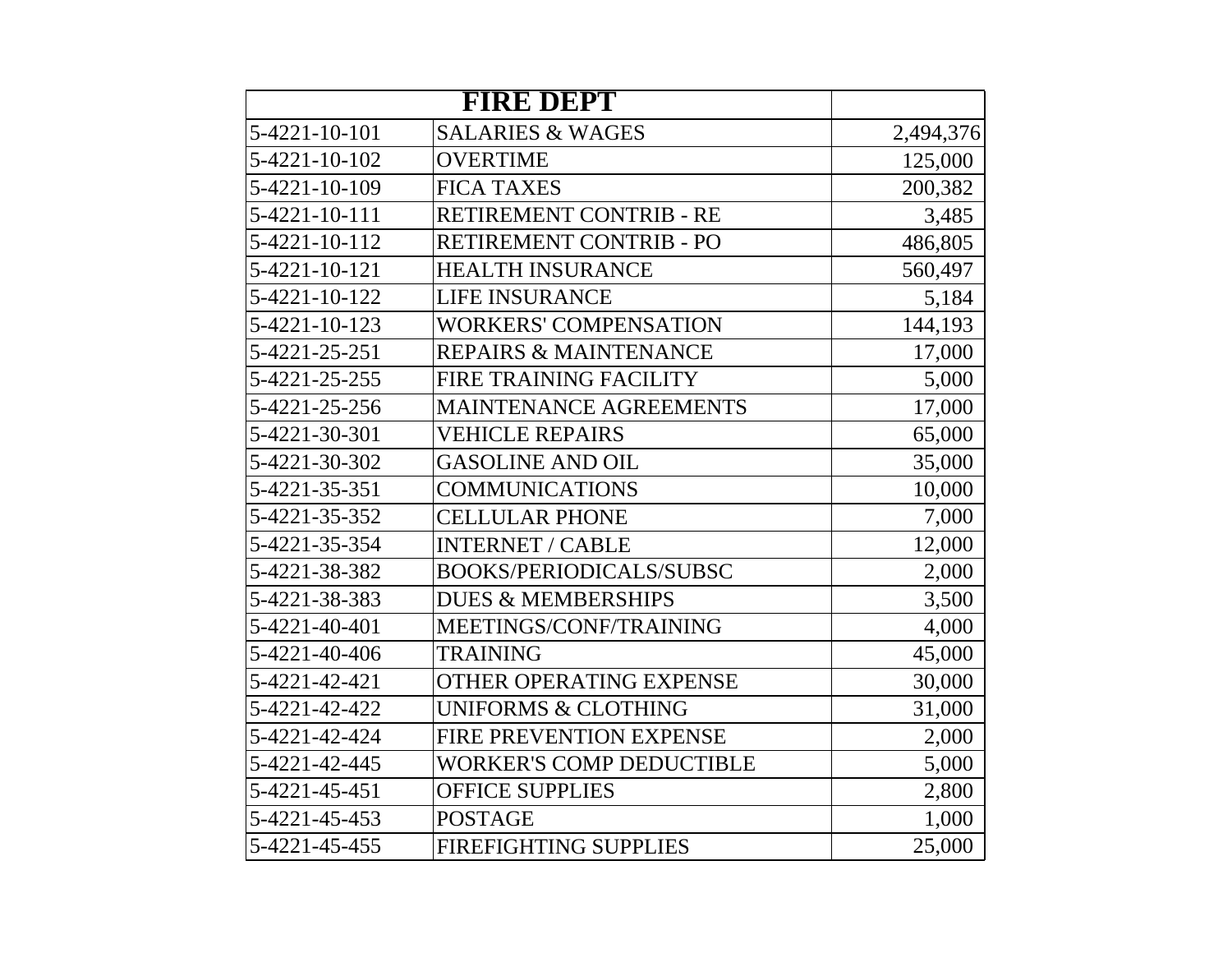| 5-4221-50-503   | <b>FOOD EXPENSES</b>     | 3,000     |
|-----------------|--------------------------|-----------|
| 5-4221-50-901   | NON-CAPITAL EQUIPMENT    | 125,000   |
| 5-4221-50-902   | <b>MEDICAL EQUIPMENT</b> | 17,000    |
| 5-4221-50-903   | <b>HAZ-MAT EQUIPMENT</b> | 10,000    |
| $5-4221-60-601$ | IT - COMPUTER HARDWARE/S | 14,000    |
|                 | TOTAL                    | 4,508,221 |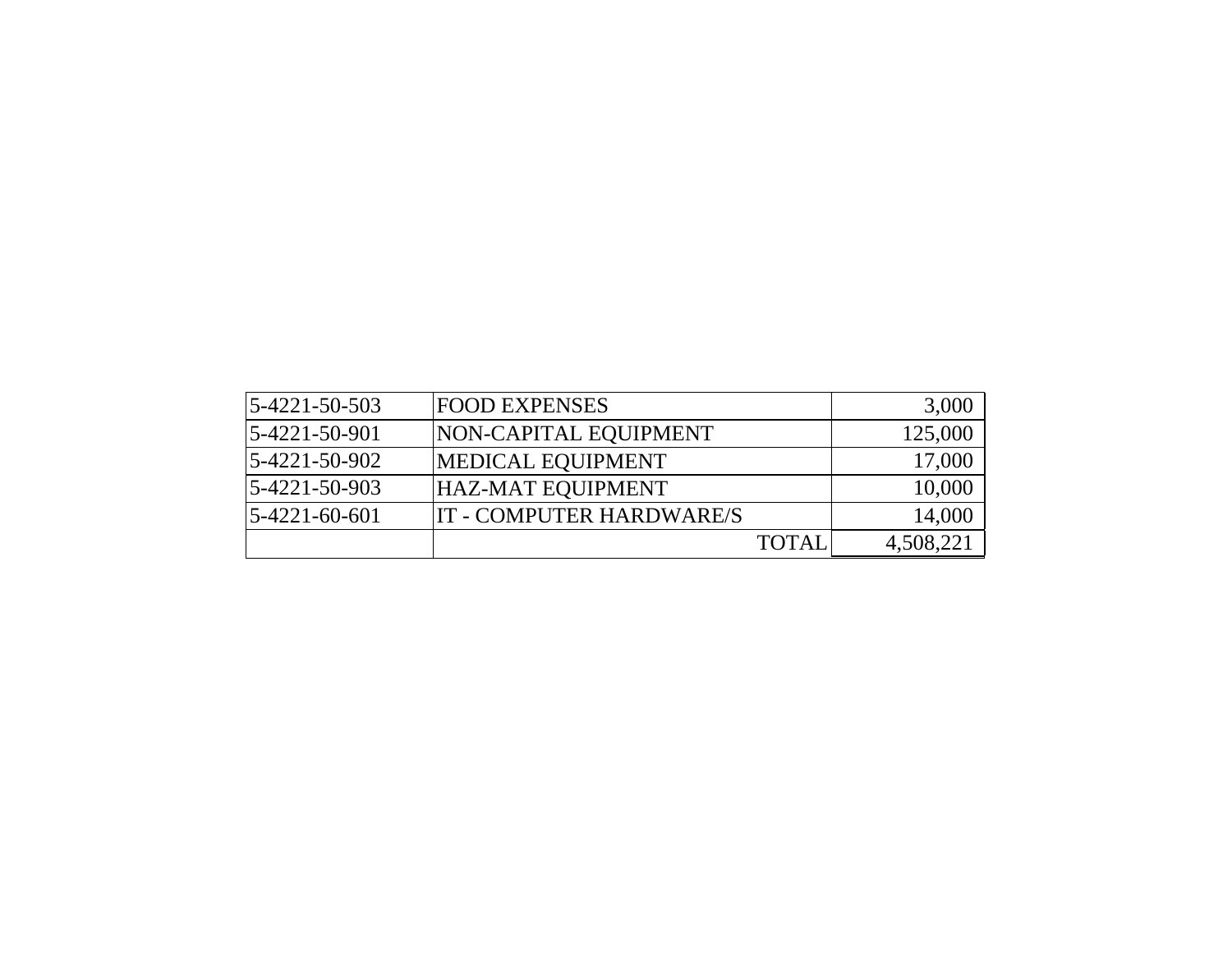|               | <b>COMMUNICATION CENTER</b>      |         |
|---------------|----------------------------------|---------|
| 5-4261-10-101 | <b>SALARIES &amp; WAGES</b>      | 351,037 |
| 5-4261-10-102 | <b>OVERTIME</b>                  | 22,500  |
| 5-4261-10-109 | <b>FICA TAXES</b>                | 29,841  |
| 5-4261-10-111 | RETIREMENT CONTRIB - RE          | 62,647  |
| 5-4261-10-121 | <b>HEALTH INSURANCE</b>          | 72,951  |
| 5-4261-10-122 | <b>LIFE INSURANCE</b>            | 912     |
| 5-4261-10-123 | <b>WORKERS' COMPENSATION</b>     | 5,522   |
| 5-4261-25-251 | <b>REPAIRS &amp; MAINTENANCE</b> | 300     |
| 5-4261-25-256 | <b>MAINTENANCE AGREEMENTS</b>    | 59,000  |
| 5-4261-35-351 | <b>COMMUNICATIONS</b>            | 7,600   |
| 5-4261-35-352 | <b>CELLULAR PHONES</b>           | 275     |
| 5-4261-40-406 | <b>TRAINING</b>                  | 2,500   |
| 5-4261-42-421 | <b>OTHER OPERATING EXPENSE</b>   | 1,000   |
| 5-4261-45-451 | <b>OFFICE SUPPLIES</b>           | 250     |
| 5-4261-50-901 | NON-CAPITAL EQUIPMENT            | 8,000   |
|               | TOTAL                            | 624,335 |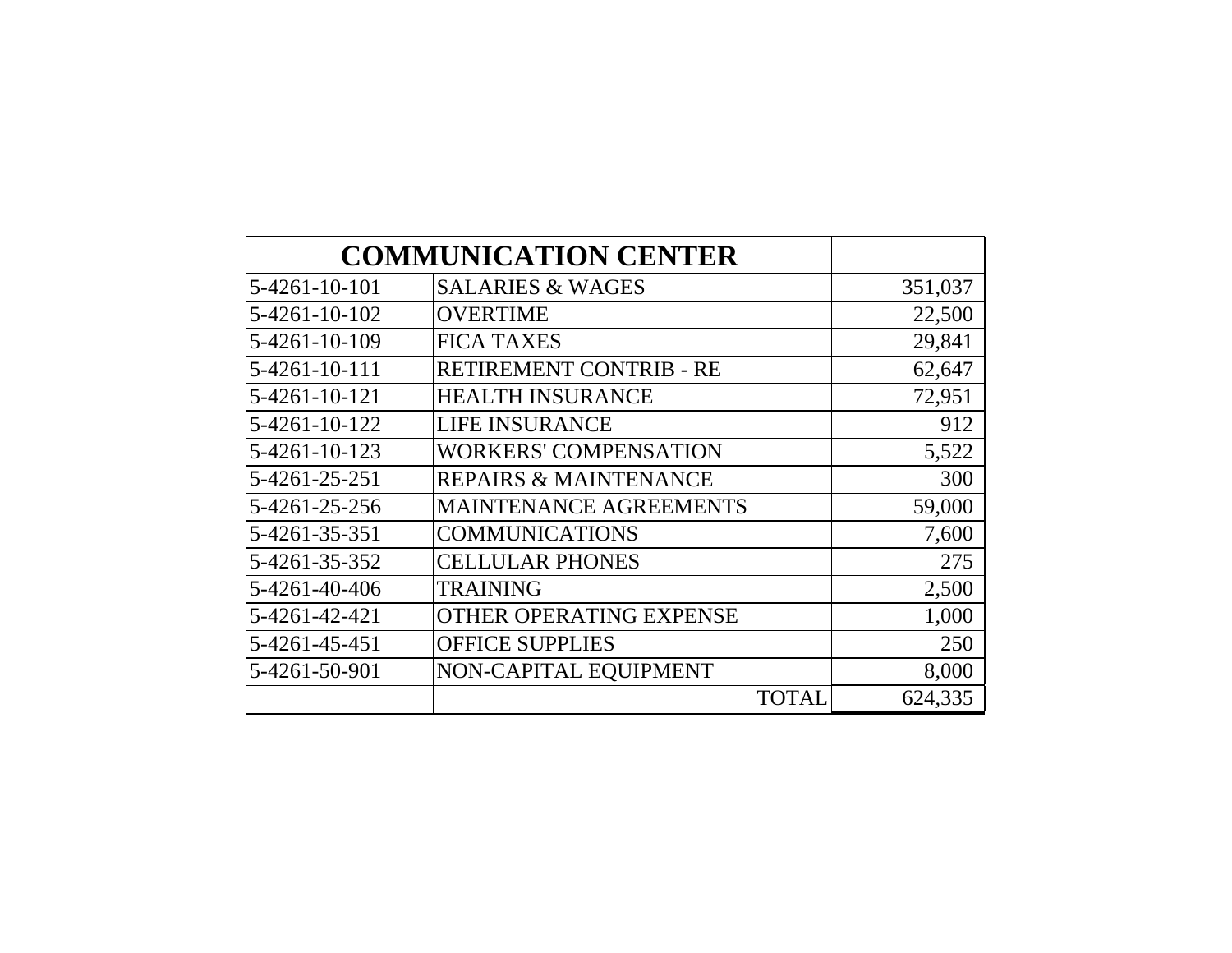|               | <b>MAINTENANCE</b>               |         |
|---------------|----------------------------------|---------|
| 5-4311-10-101 | <b>SALARIES &amp; WAGES</b>      | 252,290 |
| 5-4311-10-102 | <b>OVERTIME</b>                  | 5,000   |
| 5-4311-10-109 | <b>FICA TAXES</b>                | 19,683  |
| 5-4311-10-111 | RETIREMENT CONTRIB - RE          | 41,321  |
| 5-4311-10-121 | <b>HEALTH INSURANCE</b>          | 48,439  |
| 5-4311-10-122 | <b>LIFE INSURANCE</b>            | 480     |
| 5-4311-10-123 | <b>WORKERS' COMPENSATION</b>     | 16,742  |
| 5-4311-25-251 | <b>REPAIRS &amp; MAINTENANCE</b> | 4,225   |
| 5-4311-25-253 | <b>SMALL TOOLS</b>               | 5,525   |
| 5-4311-25-256 | <b>MAINTENANCE AGREEMENTS</b>    | 4,550   |
| 5-4311-30-301 | <b>VEHICLE REPAIRS</b>           | 3,900   |
| 5-4311-30-302 | <b>GASOLINE AND OIL</b>          | 3,575   |
| 5-4311-35-351 | <b>COMMUNICATIONS</b>            | 1,950   |
| 5-4311-38-382 | SOFTWARE SUBSCRIPTIONS           | 13,000  |
| 5-4311-38-383 | <b>DUES &amp; MEMBERSHIPS</b>    | 910     |
| 5-4311-40-401 | MEETINGS/CONF/TRAINING           | 1,950   |
| 5-4311-40-406 | <b>TRAINING</b>                  | 4,550   |
| 5-4311-42-421 | OTHER OPERATING EXPENSE          | 11,050  |
| 5-4311-42-422 | <b>UNIFORMS &amp; CLOTHING</b>   | 9,100   |
| 5-4311-45-451 | <b>OFFICE SUPPLIES</b>           | 1,625   |
| 5-4311-50-502 | <b>EMERGENCY RESPONSE EXP</b>    | 975     |
| 5-4311-50-901 | NON-CAPITAL EQUIPMENT            | 3,088   |
| 5-4311-60-601 | IT - COMPUTER HARDWARE/S         | 2,275   |
|               | <b>TOTAL</b>                     | 456,203 |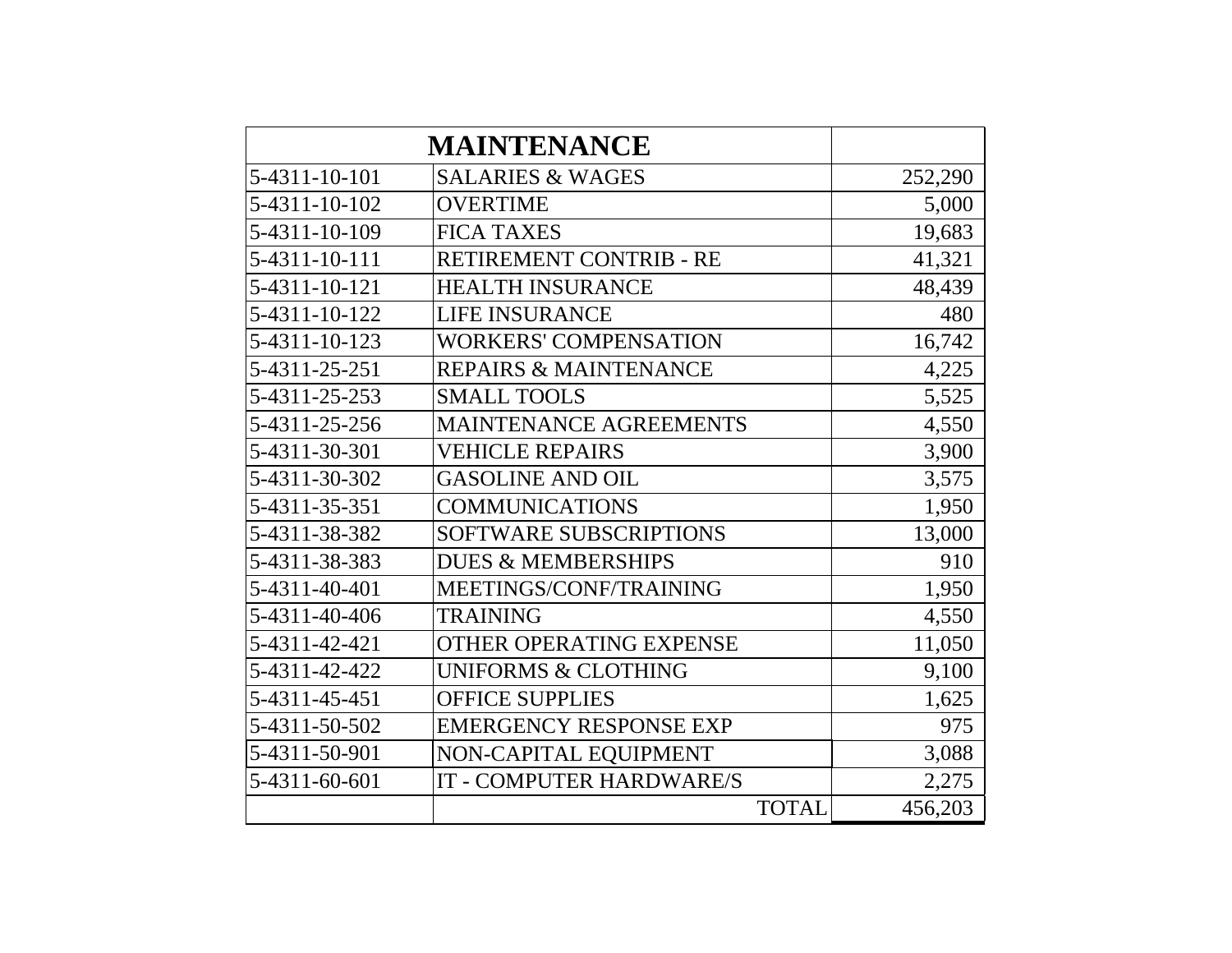|               | <b>STREET DEPT</b>               |           |
|---------------|----------------------------------|-----------|
| 5-4312-10-101 | <b>SALARIES &amp; WAGES</b>      | 733,936   |
| 5-4312-10-102 | <b>OVERTIME</b>                  | 37,500    |
| 5-4312-10-109 | <b>FICA TAXES</b>                | 59,015    |
| 5-4312-10-111 | RETIREMENT CONTRIB - RE          | 123,893   |
| 5-4312-10-121 | <b>HEALTH INSURANCE</b>          | 153,070   |
| 5-4312-10-122 | <b>LIFE INSURANCE</b>            | 1,776     |
| 5-4312-10-123 | <b>WORKERS' COMPENSATION</b>     | 52,555    |
| 5-4312-25-251 | <b>REPAIRS &amp; MAINTENANCE</b> | 14,500    |
| 5-4312-25-253 | <b>SMALL TOOLS</b>               | 1,250     |
| 5-4312-25-263 | STREET, SIDEWALK, DRAIN M        | 24,681    |
| 5-4312-25-265 | <b>STREET SIGNS</b>              | 10,096    |
| 5-4312-30-301 | <b>VEHICLE REPAIRS</b>           | 60,000    |
| 5-4312-30-302 | <b>GASOLINE AND OIL</b>          | 65,304    |
| 5-4312-35-351 | <b>COMMUNICATIONS</b>            | 3,500     |
| 5-4312-35-352 | <b>CELLULAR PHONE/BEEPERS</b>    | 250       |
| 5-4312-40-402 | <b>TRAVEL</b>                    | 250       |
| 5-4312-40-406 | <b>TRAINING</b>                  | 250       |
| 5-4312-42-421 | <b>OTHER OPERATING EXPENSE</b>   | 6,000     |
| 5-4312-42-422 | <b>UNIFORMS &amp; CLOTHING</b>   | 14,259    |
| 5-4312-42-434 | <b>TRAFFIC LIGHTS</b>            | 4,750     |
| 5-4312-42-445 | <b>WORKER'S COMP DEDUCTIBLE</b>  | 750       |
| 5-4312-45-451 | <b>OFFICE SUPPLIES</b>           | 508       |
| 5-4312-50-501 | <b>MISCELLANEOUS EXPENSE</b>     | 8,134     |
| 5-4312-50-517 | <b>SAFETY INSPECTIONS</b>        | 100       |
| 5-4312-60-601 | IT - COMPUTER HARDWARE/S         | 750       |
|               | <b>TOTAL</b>                     | 1,377,076 |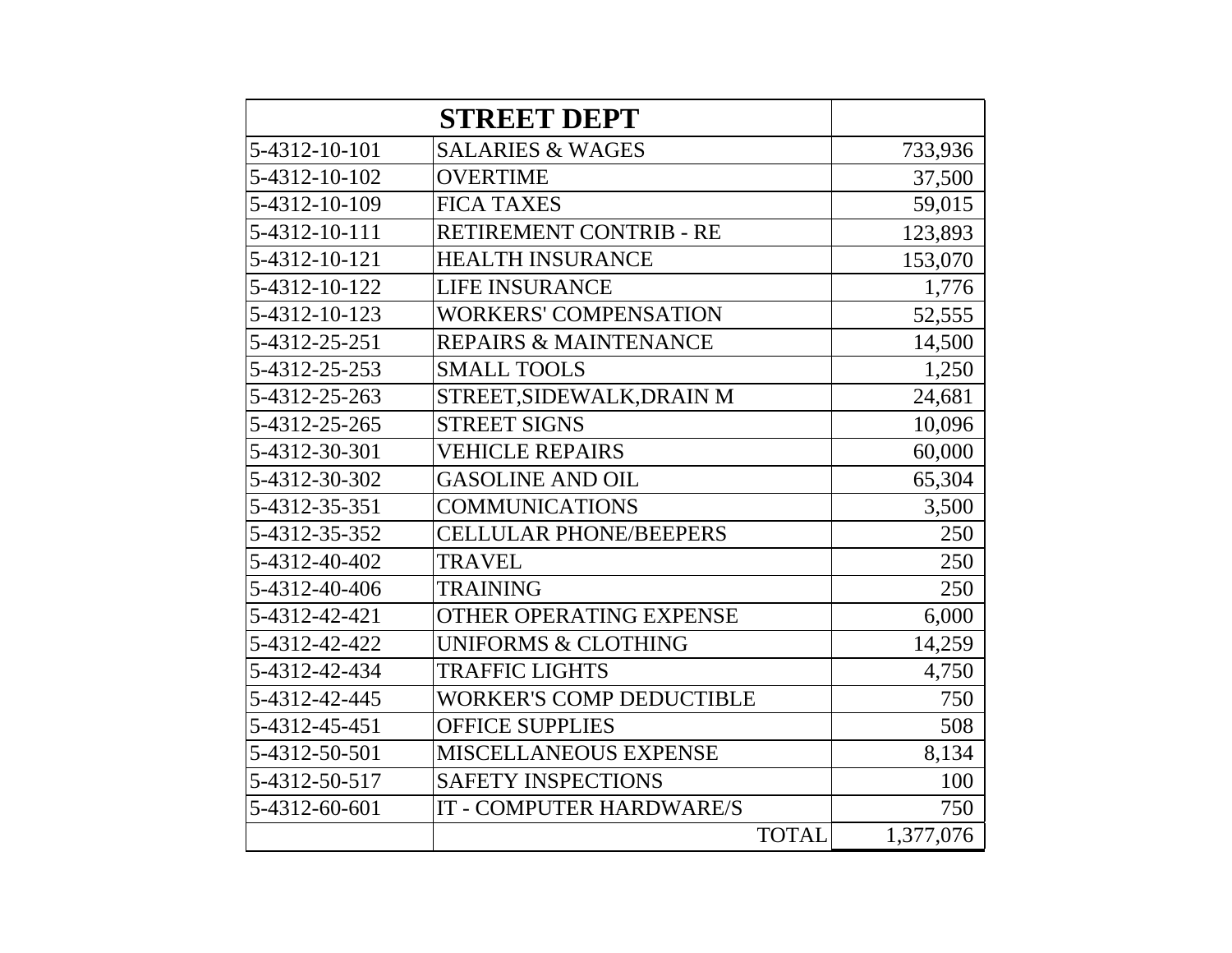|               | <b>PARKS &amp; REC</b>           |         |
|---------------|----------------------------------|---------|
| 5-4521-10-101 | <b>SALARIES &amp; WAGES</b>      | 645,762 |
| 5-4521-10-102 | <b>OVERTIME</b>                  | 45,000  |
| 5-4521-10-107 | <b>TEMPORARY HELP</b>            | 35,500  |
| 5-4521-10-109 | <b>FICA TAXES</b>                | 52,843  |
| 5-4521-10-111 | RETIREMENT CONTRIB - RE          | 110,936 |
| 5-4521-10-121 | <b>HEALTH INSURANCE</b>          | 155,735 |
| 5-4521-10-122 | <b>LIFE INSURANCE</b>            | 1,824   |
| 5-4521-10-123 | <b>WORKERS' COMPENSATION</b>     | 22,794  |
| 5-4521-25-251 | <b>REPAIRS &amp; MAINTENANCE</b> | 24,987  |
| 5-4521-25-253 | <b>SMALL TOOLS</b>               | 3,524   |
| 5-4521-25-256 | <b>MAINTENANCE AGREEMENTS</b>    | 1,390   |
| 5-4521-25-261 | <b>AZALEA PARK MAINTENANCE</b>   | 20,000  |
| 5-4521-25-262 | <b>GAHAGAN BALLFIELDS MAINT</b>  | 2,500   |
| 5-4521-25-264 | <b>HUGER PLAYGROUND MAINT</b>    | 500     |
| 5-4521-25-266 | <b>GAHAGAN PLAYGROUND</b>        | 7,000   |
| 5-4521-25-267 | <b>TRIANGLE/MEDIANS</b>          | 2,689   |
| 5-4521-25-272 | HUTCHINSON SQUARE MAINT          | 4,984   |
| 5-4521-25-273 | <b>SHEPHERD PARK MAINT</b>       | 1,000   |
| 5-4521-25-274 | NEWINGTON PLANTATION PLA         | 4,000   |
| 5-4521-25-276 | <b>SAUL ALEXANDER PARK MAIN</b>  | 1,582   |
| 5-4521-25-277 | MEMORIAL PARK MAINTENANC         | 500     |
| 5-4521-25-278 | <b>DOTY PARK MAINT</b>           | 4,977   |
| 5-4521-25-279 | <b>WASSAMASSAW PARK MAINT</b>    | 4,087   |
| 5-4521-25-285 | <b>JESSEN LANDING MAINT</b>      | 844     |
| 5-4521-25-286 | <b>SAWMILL BRANCH MAINT</b>      | 1,250   |
| 5-4521-25-288 | OAKBROOK TRAIL MAINTENAN         | 1,000   |
| 5-4521-25-289 | <b>SKATEPARK MAINTENANCE</b>     | 453     |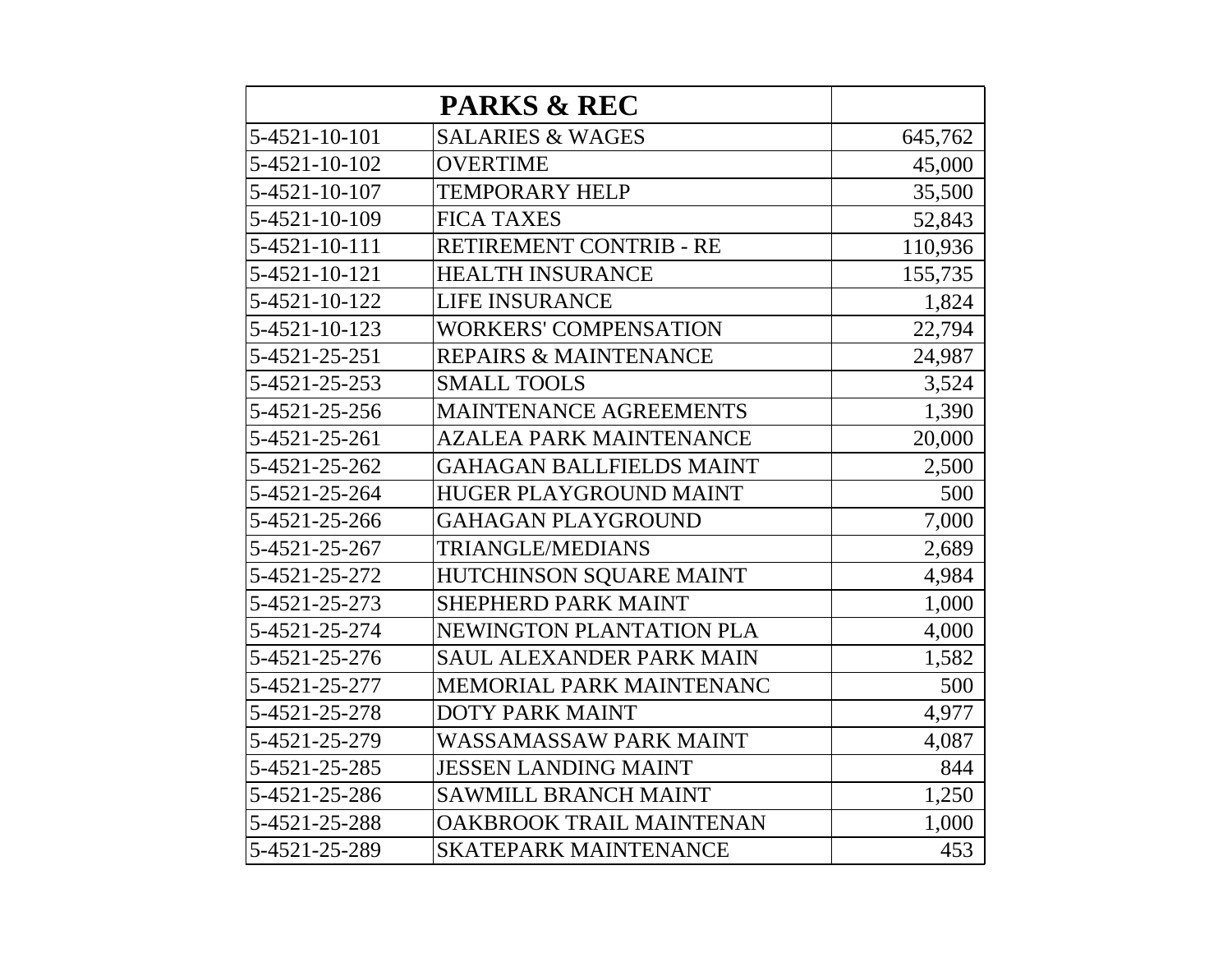| 5-4521-25-290 | <b>BROWN FAMILY PARK MAINTE</b> | 2,500     |
|---------------|---------------------------------|-----------|
| 5-4521-25-300 | NATIONAL GUARD ARMORY           | 42,000    |
| 5-4521-30-301 | <b>VEHICLE REPAIRS</b>          | 17,000    |
| 5-4521-30-302 | <b>GASOLINE AND OIL</b>         | 20,939    |
| 5-4521-35-351 | <b>COMMUNICATIONS</b>           | 4,200     |
| 5-4521-38-381 | PRINTING & BINDING/ADVER        | 137       |
| 5-4521-38-383 | <b>DUES &amp; MEMBERSHIPS</b>   | 700       |
| 5-4521-40-401 | MEETINGS/CONF/TRAINING          | 1,723     |
| 5-4521-42-420 | <b>GAHAGAN OTHER OPER EXP</b>   | 10,983    |
| 5-4521-42-421 | <b>OTHER OPERATING EXPENSE</b>  | 11,688    |
| 5-4521-42-422 | <b>UNIFORMS &amp; CLOTHING</b>  | 10,500    |
| 5-4521-42-432 | <b>UTILITIES</b>                | 1,614     |
| 5-4521-42-436 | <b>PARK LIGHTS</b>              | 35,000    |
| 5-4521-42-445 | <b>WORKER'S COMP DEDUCTIBLE</b> | 1,500     |
| 5-4521-45-451 | <b>OFFICE SUPPLIES</b>          | 800       |
| 5-4521-50-501 | MISCELLANEOUS EXPENSE           | 31,342    |
| 5-4521-50-503 | <b>FOOD EXPENSE-SOFTBALL</b>    | 5,000     |
| 5-4521-50-506 | <b>TREE CITY EXPENSES</b>       | 11,280    |
| 5-4521-50-508 | <b>FESTIVAL EXPENSES</b>        | 5,491     |
| 5-4521-50-540 | <b>LEAGUE EXPENSES</b>          | 25,000    |
| 5-4521-50-541 | <b>TENNIS EXPENSES</b>          | 3,316     |
| 5-4521-50-901 | NON-CAPITAL EQUIPMENT           | 8,546     |
| 5-4521-60-601 | IT - COMPUTER HARDWARE/S        | 2,106     |
|               | <b>TOTAL</b>                    | 1,411,026 |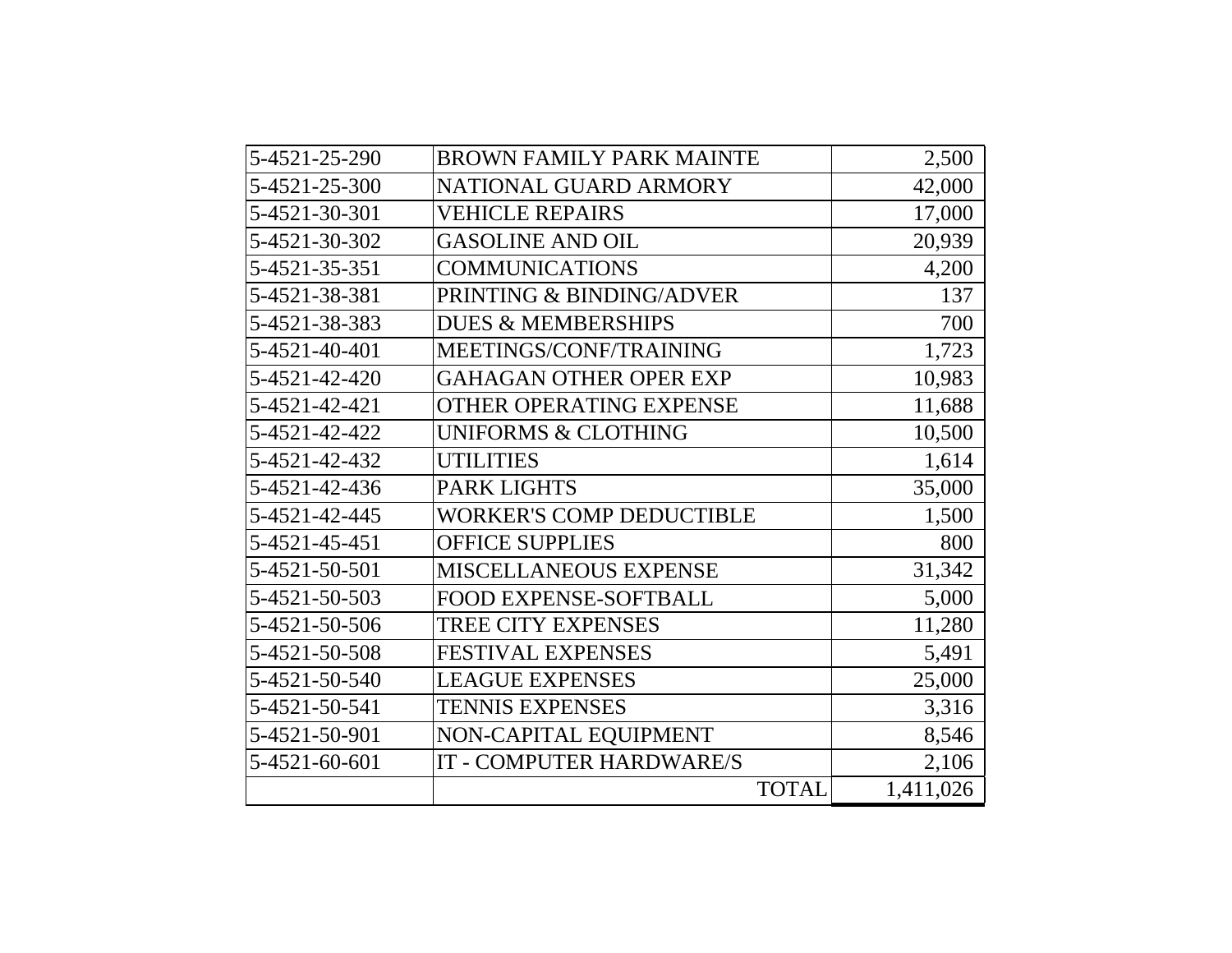|                        | <b>DEBT SERVICES</b>   |              |         |
|------------------------|------------------------|--------------|---------|
| $15 - 4611 - 65 - 020$ | NOTE PBL INT-GO BOND   |              | 71,890  |
| $15 - 4611 - 65 - 035$ | NOTE PBL PRINC-GO BOND |              | 295,000 |
|                        |                        | <b>TOTAI</b> | 366,890 |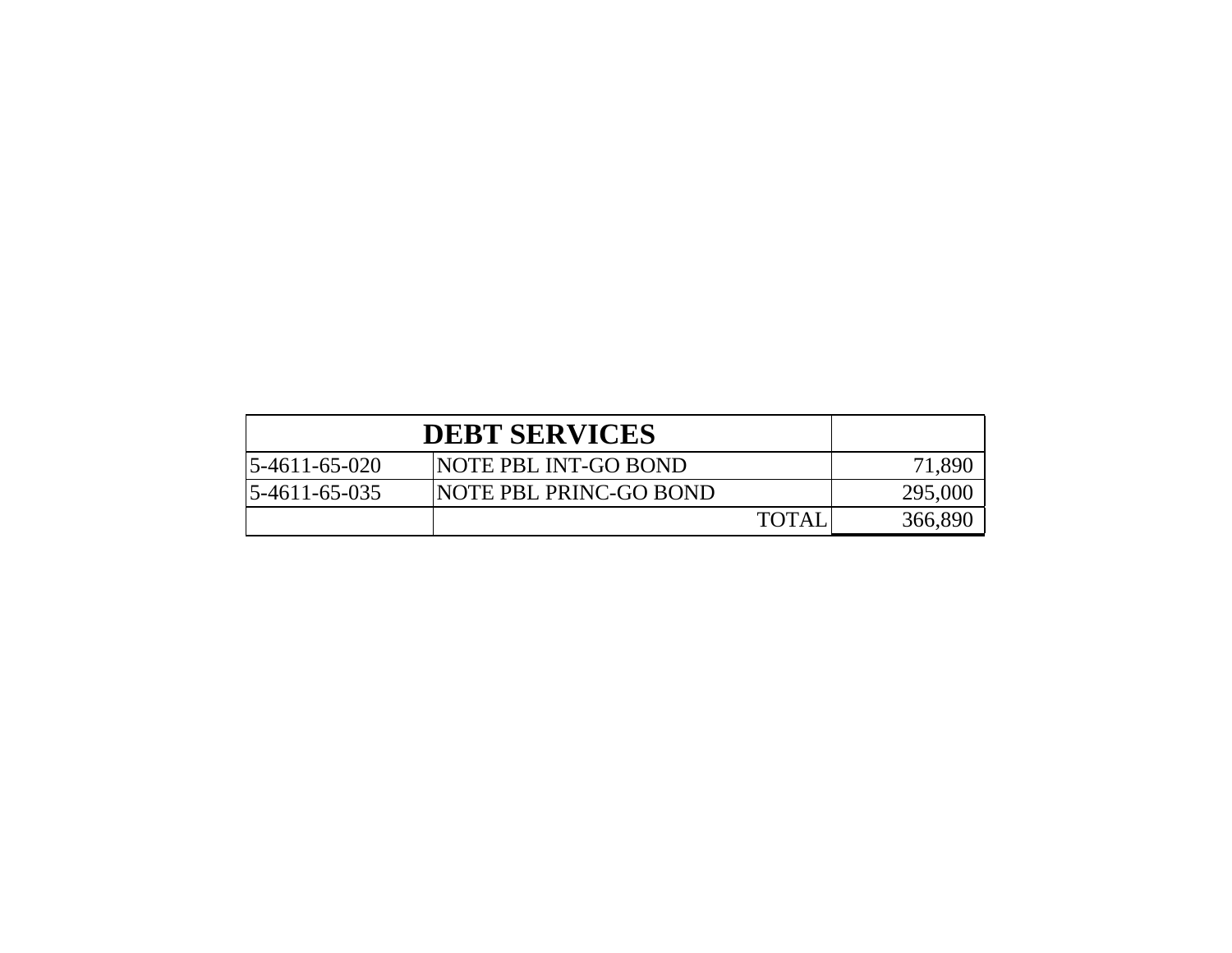|               | <b>BUILDING &amp; GROUNDS</b>      |           |
|---------------|------------------------------------|-----------|
| 5-4712-25-251 | <b>REPAIRS &amp; MAINTENANCE</b>   | 90,000    |
| 5-4712-25-253 | REPAIRS & MAINT - RENTAL           | 1,000     |
| 5-4712-25-254 | REP & MAINT - PARKING GA           | 2,000     |
| 5-4712-25-256 | <b>MAINTENANCE AGREEMENTS</b>      | 12,000    |
| 5-4712-25-257 | <b>MAINTEN AGREEMT-PKG GA</b>      | 200       |
| 5-4712-32-321 | <b>INSURANCE &amp; BONDS</b>       | 340,000   |
| 5-4712-35-351 | <b>COMMUNICATIONS</b>              | 55,000    |
| 5-4712-42-431 | <b>STREET LIGHTS</b>               | 395,000   |
| 5-4712-42-433 | <b>ELECTRICITY</b>                 | 69,000    |
| 5-4712-42-434 | ELECTRIC/UTIL - PARKING            | 19,000    |
| 5-4712-42-436 | ELECTRIC/UTIL - RETAIL B           | 700       |
| 5-4712-42-440 | <b>BANK FEES</b>                   | 30,000    |
| 5-4712-42-445 | <b>DISASTER AND RECOVERY COSTS</b> | 15,000    |
| 5-4712-45-452 | <b>OTHER SUPPLIES</b>              | 6,000     |
| 5-4712-45-453 | <b>SAFETY INSPECTIONS</b>          | 4,000     |
| 5-4712-50-901 | NON-CAPITAL EQUIPMENT              | 7,000     |
|               | TOTAL                              | 1,045,900 |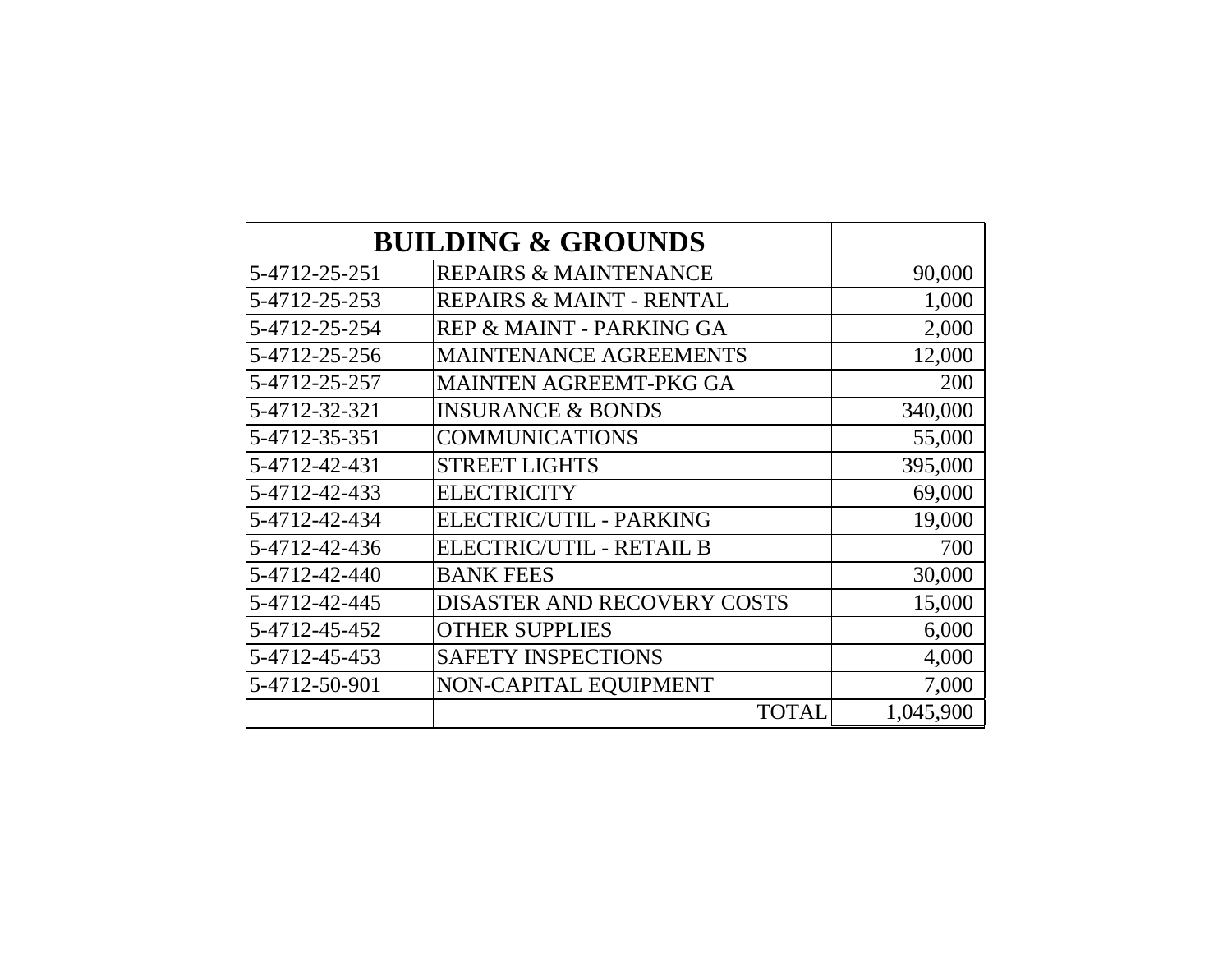|               | <b>CAPITAL EXPENDITURES</b>         |         |
|---------------|-------------------------------------|---------|
| 6-4911-13-151 | <b>IMPROVMTS - ADMIN</b>            | 35,000  |
| 6-4911-13-311 | <b>IMPROVMTS - MAINTENANCE SHOP</b> | 89,803  |
| 6-4911-14-312 | VEHICLES/ROLL EQUIP-STRE            | 282,012 |
| 6-4911-14-521 | <b>VEHICLES/ROLL EQUIP-PARK</b>     | 70,300  |
| 6-4911-15-211 | <b>EQUIPMENT - POLICE</b>           | 30,000  |
| 6-4911-15-221 | <b>EQUIPMENT - FIRE DEPT</b>        | 52,000  |
| 6-4911-15-311 | <b>EQUIPMENT - MAINTENANCE</b>      | 6,800   |
| 6-4911-15-521 | <b>EQUIPMENT - PARKS DEPT</b>       | 11,000  |
|               | <b>TOTAL</b>                        | 576,915 |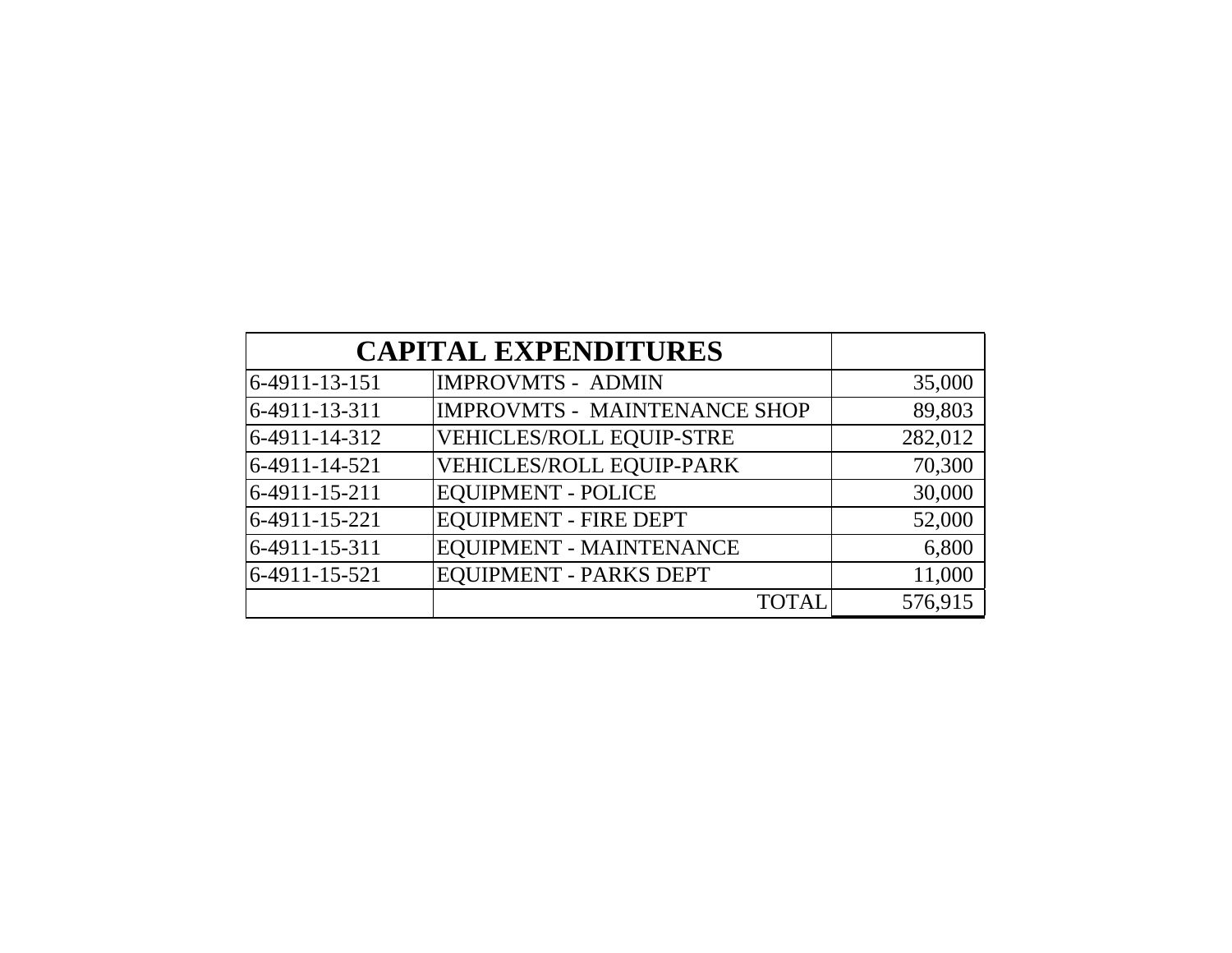|                    | NON-DEPARTMENTAL                |            |
|--------------------|---------------------------------|------------|
| 5-4711-10-109      | LONGEVITY-FICA                  | 13,162     |
| 5-4711-32-323      | <b>SETTLEMENT OF CLAIMS</b>     | 25,000     |
| 7-4711-10-135      | <b>Health Insurance Retiree</b> | 11,838     |
| 7-4711-50-550      | <b>CONTINGENCY</b>              | 100,000    |
|                    | <b>TOTAL</b>                    | 150,000    |
|                    |                                 |            |
| <b>GRAND TOTAL</b> |                                 | 18,825,282 |
|                    |                                 |            |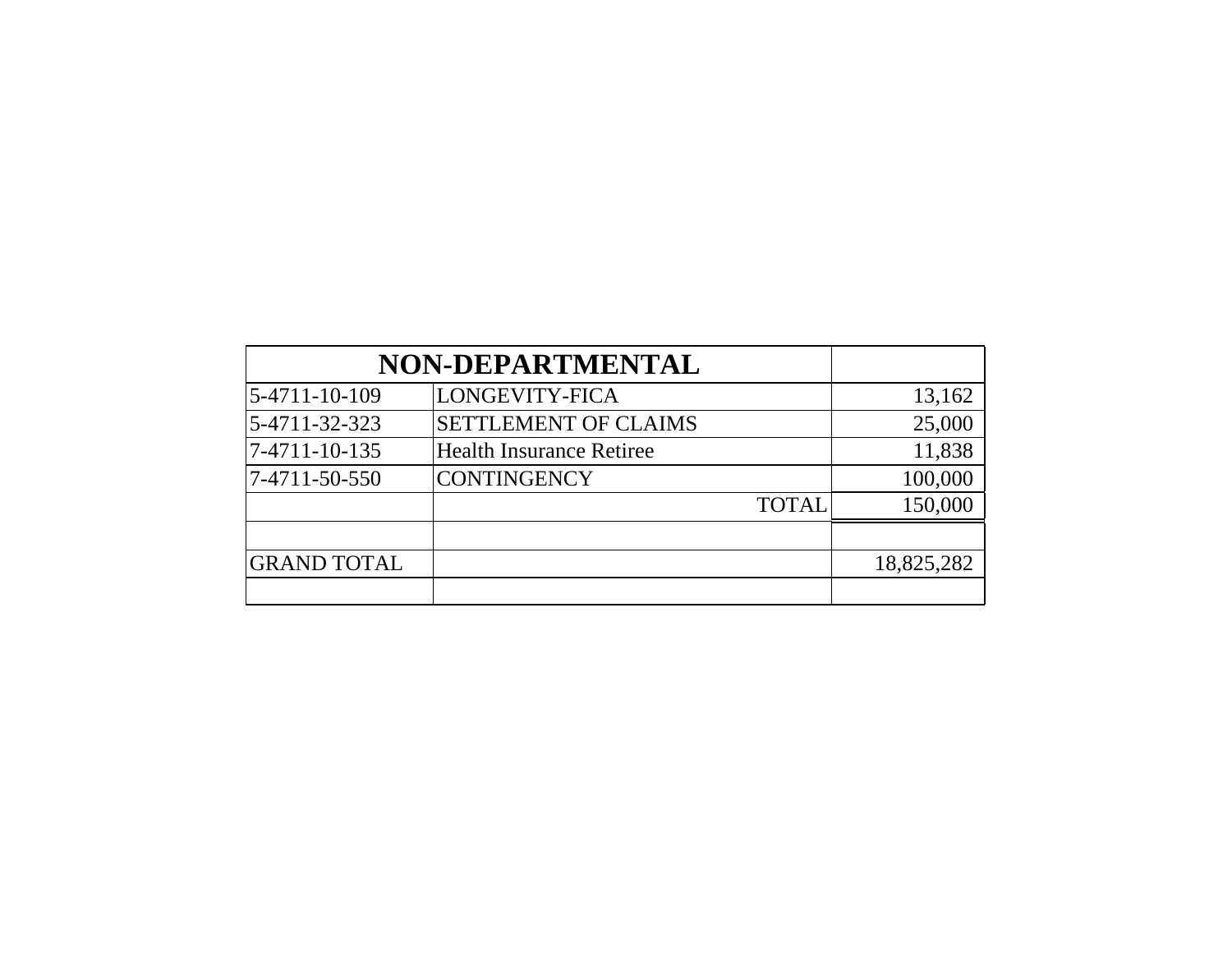## **TOWN OF SUMMERVILLE HAT BUDGET-PROPOSED PERIOD JANUARY 1, 2021 TO JUNE 30, 2021**

|               | <b>REVENUE:</b>                 |           |
|---------------|---------------------------------|-----------|
| 4-4741-20-221 | <b>LOCAL HAT</b>                | 1,716,588 |
| 4-4741-35-351 | <b>INTEREST INCOME</b>          | 52,000    |
|               | <b>TOTAL REVENUE</b>            | 1,768,588 |
|               |                                 |           |
| 5-4741-10-101 | <b>SALARY &amp; WAGES</b>       | 48,396    |
| 5-4741-10-109 | <b>FICA TAXES</b>               | 3,702     |
| 5-4741-10-111 | RETIREMENT CONTRIBUTION         | 7,772     |
| 5-4741-10-121 | <b>HEALTH INSURANCE</b>         | 6,328     |
| 5-4741-10-122 | <b>LIFE INSURANCE</b>           | 96        |
| 5-4741-10-123 | <b>WORKERS COMPENSATION</b>     | 172       |
|               | <b>TOTAL PERSONNEL EXPENSE</b>  | 66,466    |
|               |                                 |           |
| 5-4741-20-202 | PROFESSIONAL FEES/TOURISM MGT   | 234,307   |
| 5-4741-20-205 | <b>BOND EXPENSE</b>             | 3,000     |
| 5-4741-25-296 | EXIT 197 & 199 INTERCHANGE      | 33,500    |
| 5-4741-35-351 | <b>COMMUNICATIONS</b>           | 3,000     |
| 5-4741-38-381 | PRINTING, BINDING & ADVERTISING | 25,000    |
| 5-4741-50-501 | <b>MISCELLANEOUS</b>            | 2,500     |
| 5-4741-50-505 | DISTRIBUTIONS TO ORGANIZATIONS  | 100,000   |
| 5-4741-50-575 | <b>SPECIAL EVENTS</b>           | 20,000    |
| 5-4741-65-296 | <b>BONDS PBL INTEREST</b>       | 127,000   |
| 6-4741-26-312 | <b>INFRASTR/SIDEWALK</b>        | 150,000   |
| 7-4741-10-202 | <b>TRANSFER TO GENERAL FUND</b> | 813,215   |
|               | <b>TOTAL EXPENDITURES</b>       | 1,577,988 |